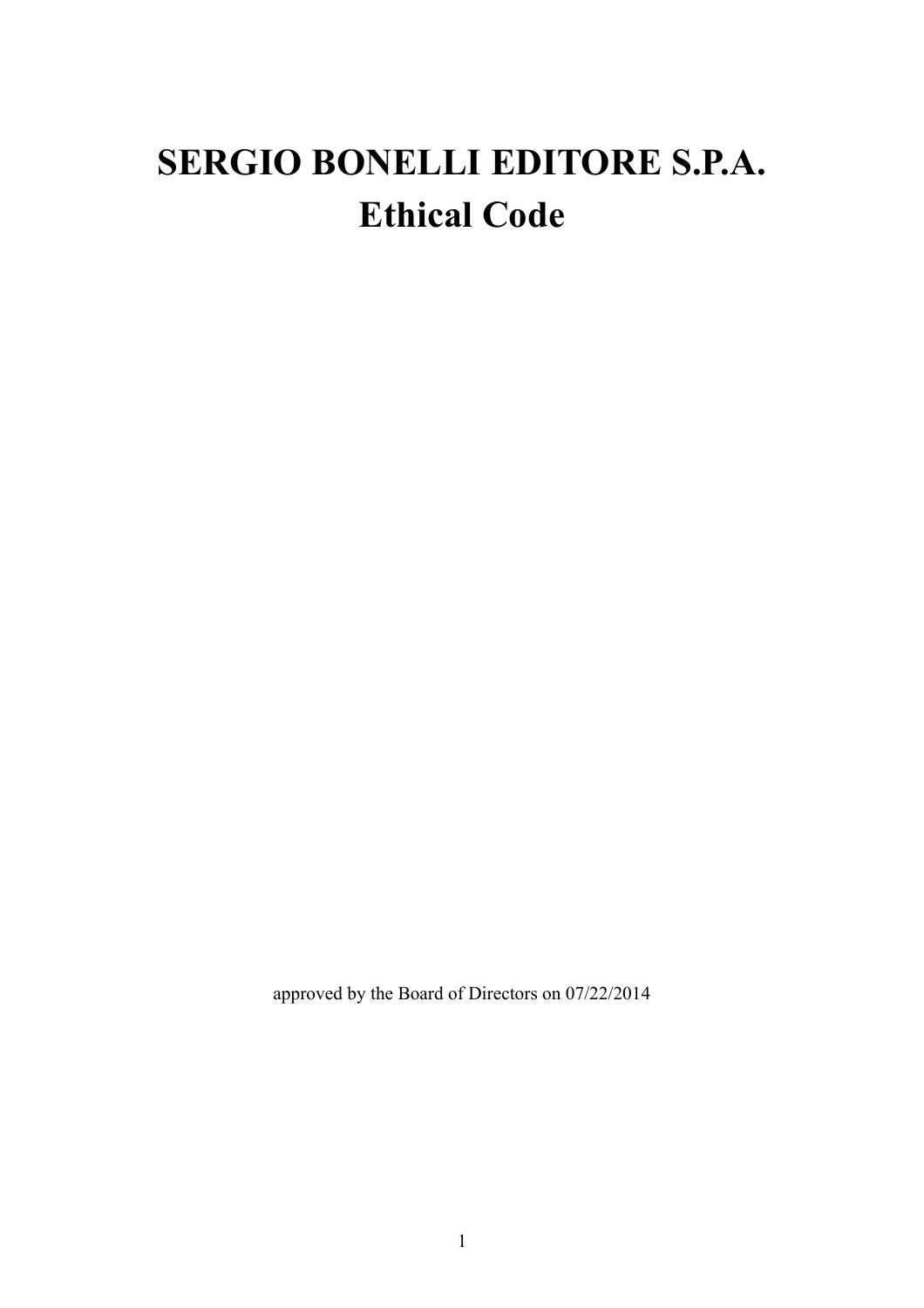# Index

| <b>INTRODUCTION</b>                                                                                                                                                                                                                                                                                                                                                                                      | 4                                                                 |
|----------------------------------------------------------------------------------------------------------------------------------------------------------------------------------------------------------------------------------------------------------------------------------------------------------------------------------------------------------------------------------------------------------|-------------------------------------------------------------------|
| 1. RULES OF CONDUCT FOR THE ORGANIZATION                                                                                                                                                                                                                                                                                                                                                                 | 5                                                                 |
| Integrity of Behavior<br>Fairness in the Use of Authority<br>Protection of Health, Safety and Environment                                                                                                                                                                                                                                                                                                | 5<br>5<br>5<br>5<br>5                                             |
| Contractual Fairness<br>Safeguard of Competition<br>Giving Value to the Investment in the Organization<br>Transparent and Thorough Information                                                                                                                                                                                                                                                           | 6<br>6<br>6<br>6<br>6<br>6<br>7<br>$\overline{7}$                 |
| 2. Conduct Guidelines for our Personnel<br>Fairness<br><u> 1989 - Johann Harry Harry Harry Harry Harry Harry Harry Harry Harry Harry Harry Harry Harry Harry Harry Harry</u><br>Privacy<br>,我们也不能在这里的时候,我们也不能会在这里,我们也不能会在这里的时候,我们也不能会在这里的时候,我们也不能会在这里的时候,我们也不能会在这里的时候,我们也不能                                                                                                                              | 8<br>8<br>8<br>8<br>8<br>8<br>8                                   |
| <b>3. RULES OF CONDUCT</b>                                                                                                                                                                                                                                                                                                                                                                               | 9                                                                 |
| <b>3.1 RELATIONS WITH OUR PERSONNEL</b><br>Personnel Selection<br>Managing Our Personnel<br>Personal Safety and Protection<br>Circulation of Our Policy About the Personnel<br>Development and Training<br>Participation of the Personnel<br>Safety and Health<br>Privacy Policy<br><u> 1989 - Johann Stein, marwolaethau a bhann an t-Amhain an t-Amhain an t-Amhain an t-Amhain an t-Amhain an t-A</u> | 9<br>9<br>9<br>9<br>10<br>10<br>10<br>10<br>11<br>11<br>-11<br>11 |
| <b>3.2 DUTIES OF THE PERSONNEL</b><br>Confidentiality of Company Information<br>Confidential Information about Third Parties<br>Conflict of Interest<br>Use of Company Assets                                                                                                                                                                                                                            | 12<br>12<br>12<br>12<br>13<br>13<br>14<br>14                      |
| <b>3.3 RELATIONS WITH CUSTOMERS</b>                                                                                                                                                                                                                                                                                                                                                                      | 15                                                                |
| Impartiality<br><b>Behavior of Personnel Towards Customers</b>                                                                                                                                                                                                                                                                                                                                           | 15<br>15<br>15                                                    |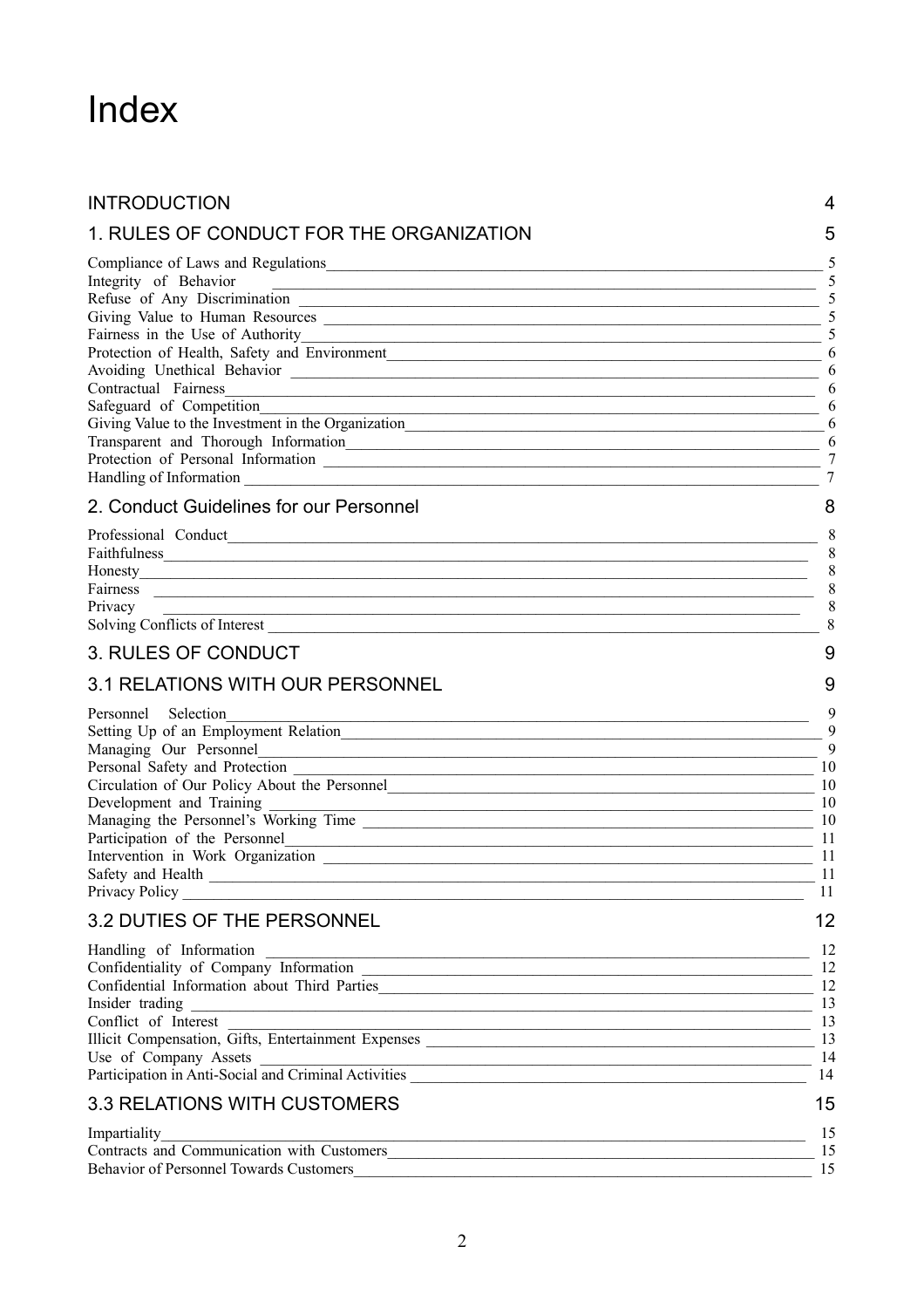| 3.4 RELATIONS WITH SUPPLIERS                                                                                                                                           | 15       |
|------------------------------------------------------------------------------------------------------------------------------------------------------------------------|----------|
| Supplier Selection                                                                                                                                                     | 15<br>16 |
|                                                                                                                                                                        | 16       |
| 3.5 RELATIONS WITH THE CAPITAL HOLDERS OF THE ORGANIZATION                                                                                                             | 16       |
| Transparent Accounting<br><u> 1989 - Johann Stoff, amerikansk politiker (d. 1989)</u>                                                                                  | 16       |
| The Meeting of the Organization's Capital Holders                                                                                                                      | 19<br>17 |
| 3.6 RELATIONS WITH THE PUBLIC ADMINISTRATION                                                                                                                           | 17       |
| Honesty and Fairness<br><u> 1989 - Johann Stoff, Amerikaansk politiker († 1989)</u>                                                                                    | 17       |
|                                                                                                                                                                        | 17<br>18 |
| 3.7 RELATIONS WITH THE COMMUNITY                                                                                                                                       | 18       |
| Financial Relations with Political Parties, Trade Unions and Associations _________________________                                                                    | 18<br>19 |
| 3.8 DISSEMINATION OF INFORMATION                                                                                                                                       | 19       |
| External Communication<br>Control of Price-Sensitive Information                                                                                                       | 19<br>20 |
| 4. IMPLEMENTATION OF THE ETHICAL CODE                                                                                                                                  | 20       |
|                                                                                                                                                                        | 20       |
| 4.2 Supervision of Ethical Code Implementation _________________________________                                                                                       | 20<br>21 |
| 4.3 Reporting Problems or Suspected Violations __________________________________<br>4.4 Disciplinary Measures Resulting from Violations _____________________________ | 21       |
| 4.5 Operational Procedures and Decision Protocols                                                                                                                      | 22       |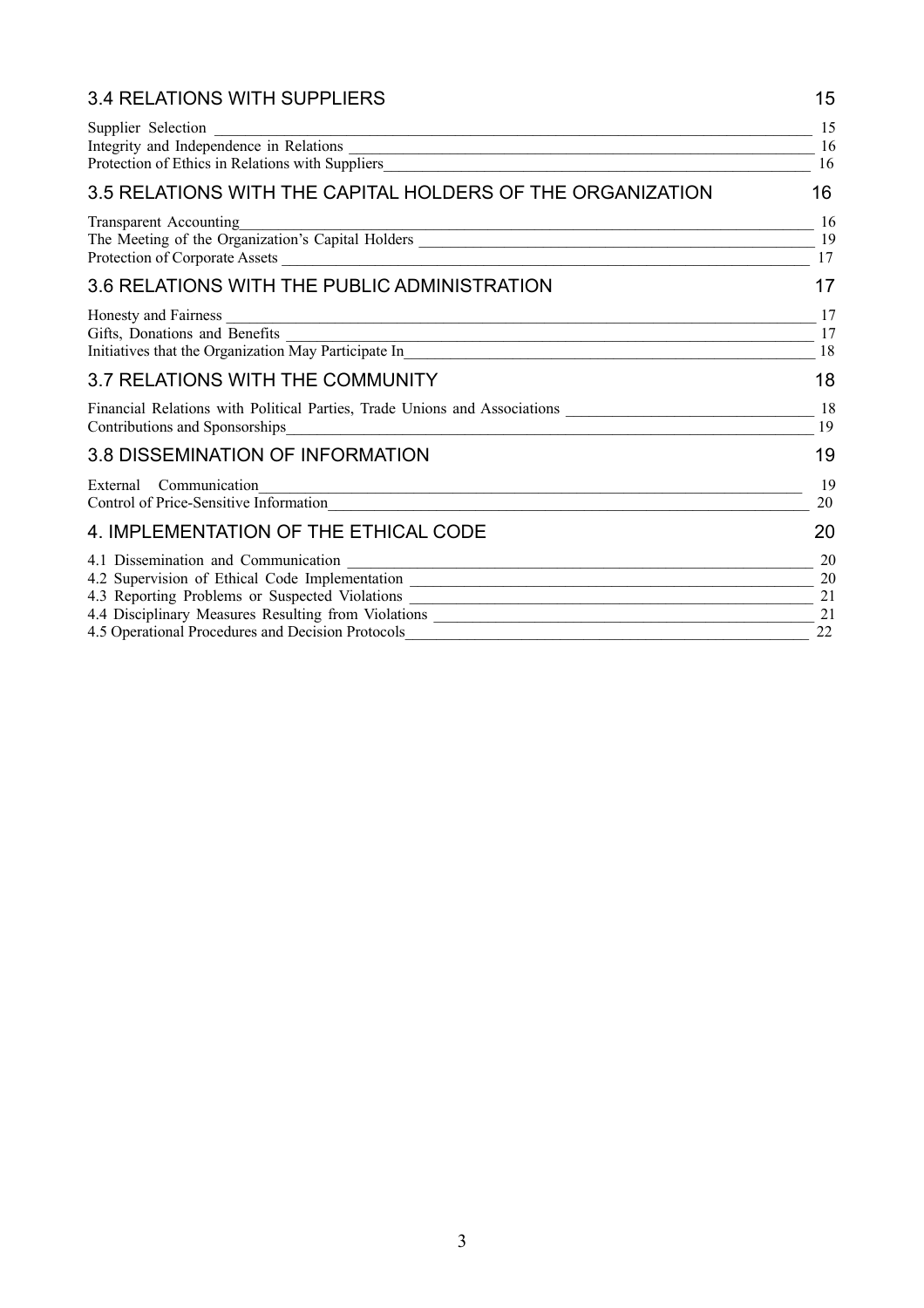#### **Introduction**

Sergio Bonelli Editore S.p.a. (from now on, the Organization) performs its publishing business in Lombardy, Italy, mainly.

The Organization, besides respecting in its activity the current laws, rules and regulations of all the countries where it operates, intends to follow high ethical standards in the daily management of its business: these standards and their inspiring principles are collected in the following ethical code (from now on, the Code).

The Code is a supplementary tool to the rules of conduct dictated by law. For the Organization, a simple compliance of law is often not enough. The Organization desires that the company choices and the behavior of its personnel are founded upon ethical rules, also in cases where these aspects are already codified by law. With the word "personnel" we design all the people who work in/for the Organization: employees, managers and other collaborators of any kind.

The Code defines the ethical commitment and responsibility by the people who, in different ways, co-operate to reach the goals of the Organization, towards: capital holders, employees, collaborators, external consultants, suppliers, customers and other agents. All these agents are collectively called "Stakeholders": the people who have stakes or interests connected to the work of the Organization.

Each and every person who work in the Organization shall act according to the rules and guidelines contained in this ethical code.

We require a particular care from the Directors and other Managers, and the members of the Supervisory Board, who shall supervise the implementation of the Code and verify its updating: these persons are requested to ensure that the principles we embrace are constantly being applied. They will always follow a behavior that can be a model for employees and collaborators.

The Code is available to customers, suppliers and other third parties that have an interaction with the Organization: more specifically, third parties that are assigned a job by the Organization or have a sustained business relationship with the Organization will be informed about it. These third parties are invited to follow the values and rules of conduct in their relationship with the Organization.

The measures contained in this Ethical Code are in force from 07/22/2014.

The Board of Directors of Sergio Bonelli Editore S.p.a. approved this Code on 07/22/2014.

The Ethical Code will be divulged to all the employees and other interested parties and will be available on the website www.sergiobonelli.net in the "Corporate Governance" section.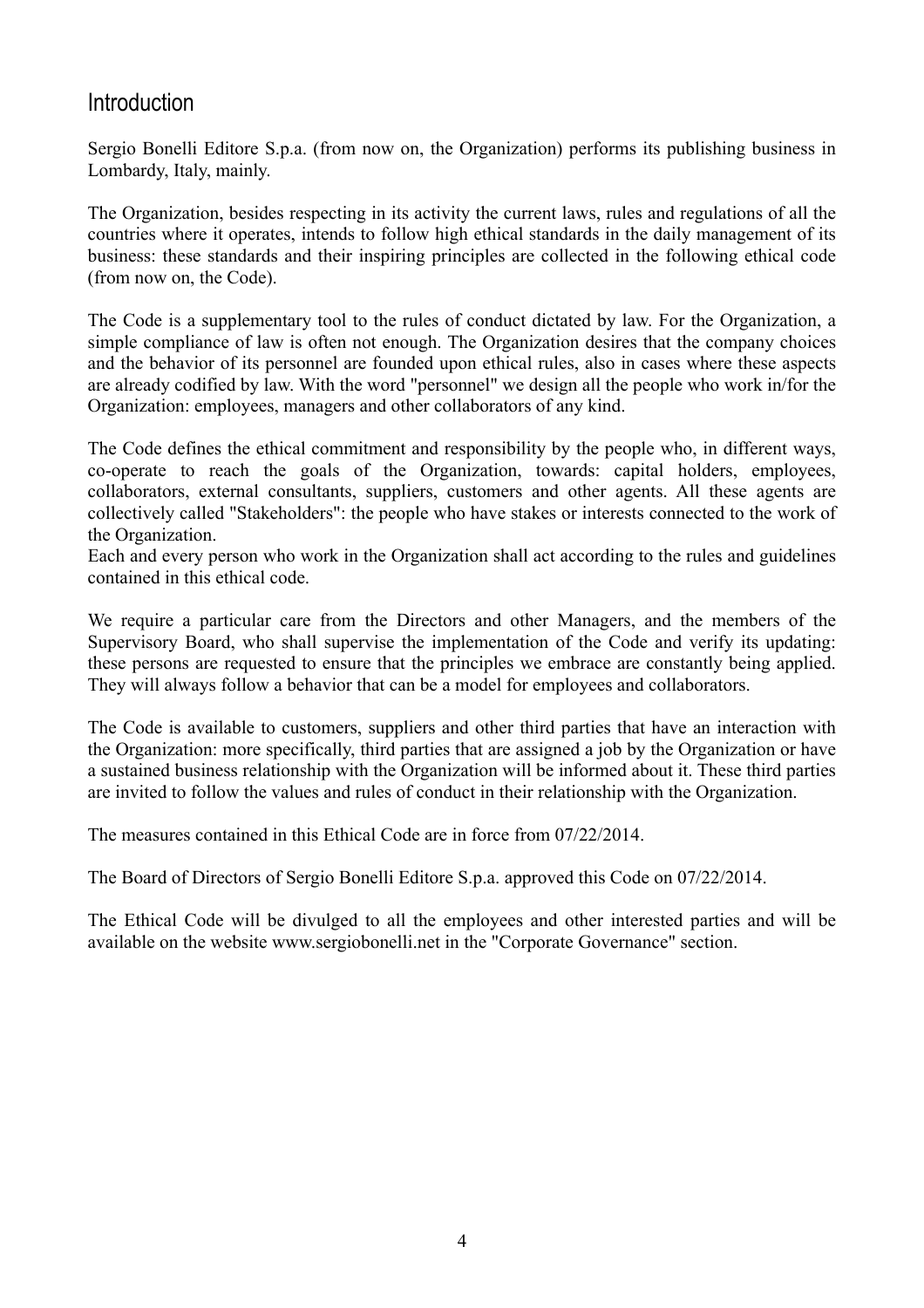# 1. Rules of Conduct for the Organization

The following principles are considered as foundational values. The Organization commits itself to their respect toward everybody. On the other hand, the Organization requires that these principles are followed by all the internal and external agents that have any kind of relation with the Organization.

#### Compliance of Laws and Regulations

The Organization operates in strict compliance of the law and makes every effort to achieve that all its personnel act the same way: people need to act in accordance to the law, regardless of their circumstances, operations and the countries where they operate. This commitment shall be abided by consultants, suppliers, customers and everyone else who has a relationship with the Organization.

The Organization will not start or carry on any relationship with people who are not willing to follow this principle.

#### Integrity of Behavior

The Organization commits itself to create and provide high-quality products and/or services, and compete on the market according to principles of free and fair competition and transparency, maintaining a proper relationship with the public, governmental and administrative institutions, the citizens and third-party companies. Everyone is required to operate with integrity, transparency, consistency and fairness in every case, and to manage their business relationship honestly.

#### Refuse of Any Discrimination

In the decisions that have an impact on the relations with its stakeholders (the choosing of customers; the interaction with capital holders, personnel management and work organization; the selection and managing of suppliers; the relations with the community and the institutions that represent the community), the Organization avoids any kind of discrimination based on the age, sex, sexual orientation, health, race, national origin, political convictions and religious faith.

#### Giving Value to Human Resources

The Organization recognizes that human resources are an essential factor for its development and therefore guarantees for a safe working environment that can make work easier. It promotes the professional talents of all parties involved. The working environment, based on respect, fairness and cooperation, will allow the participation and accountability of people about the Organization's specific targets and the way to achieve it.

The management of human resources is based on respect for each individual's personality and professional talent, and guarantees their physical and moral safety: our personnel shall always follow a respectful conduct with the people they come in contact with on behalf of the Organization, and treat them fairly and with dignity.

The Organization refuses every kind of forced labor or work done by people under 16, and does not tolerate violations of human rights.

#### Fairness in the Use of Authority

In managing contractual relations that create hierarchical relationships, the Organization commits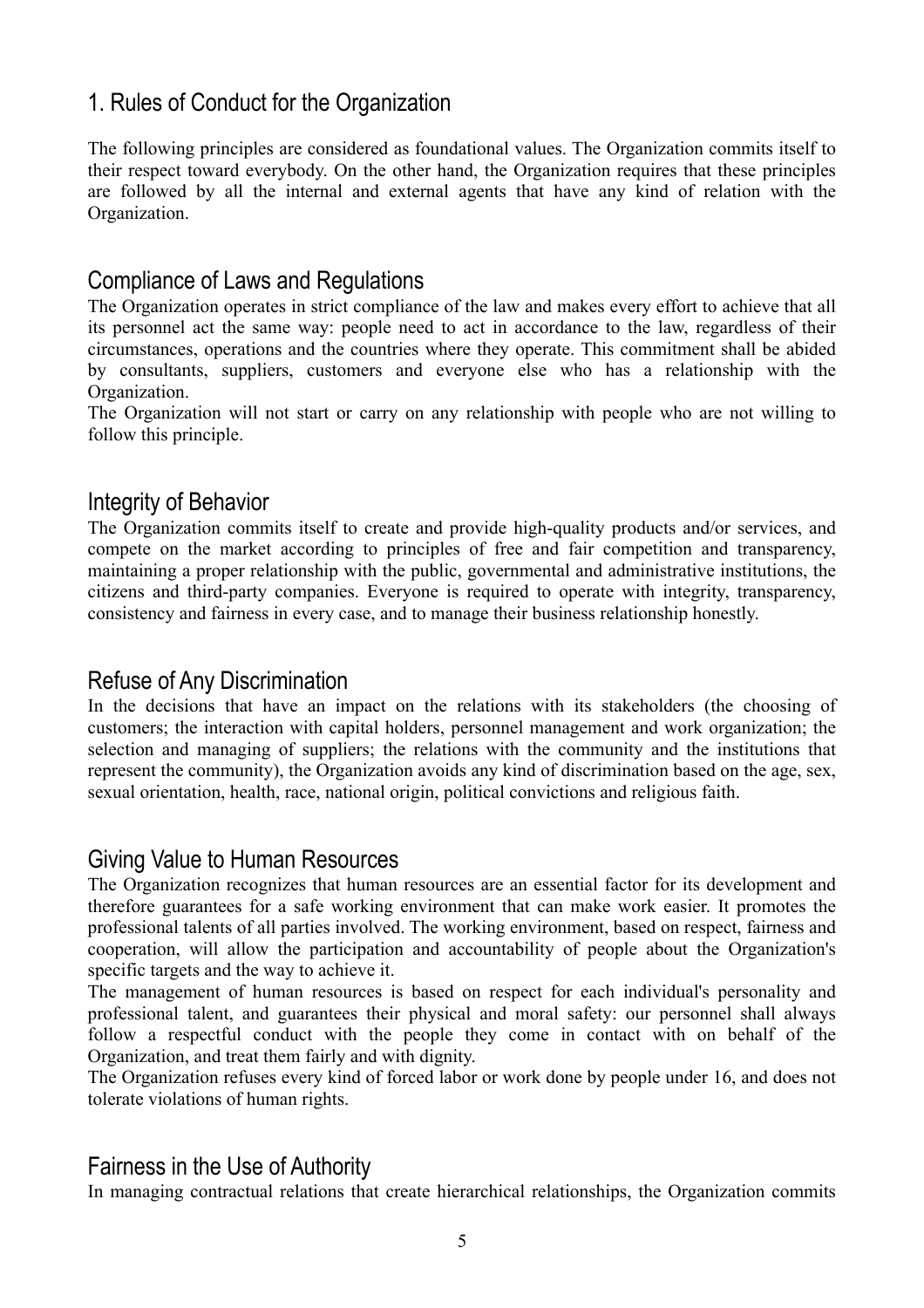itself to control that authority will be used fairly and equitably, avoiding any kind of misuse: particularly, the Organization guarantees that authority will not become an exercising of power that can harm the dignity and autonomy of other persons.

These value will have to be respected in any case, when making choice about the organization of work.

#### Protection of Health, Safety and Environment

The Organization aims to run its activity and make its investments in a socially responsible and environmentally sustainable way. Also, the Organization takes action to ensure a complete and thorough communication with the community, taking care in transmitting correct and truthful information about its activity.

# Avoiding Unethical Behavior

The behavior of every individual or organization that try to appropriate the value of other people's work by means of a position of power is unethical and can create an attitude of hostility against the Organization.

#### Contractual Fairness

Contracts and job assignments shall be executed in accordance with the terms consciously determined by all parties involved: the Organization promises that it will not exploit any lack of knowledge or incapacity of other parties.

It is also required that, in the existing relations, everyone that operates in the name and on behalf of the Organization is prevented from trying to exploit contractual gaps or unanticipated events to renegotiate their contract with the sole purpose to exploit a new position of dependency or weakness of the other parties.

## Safeguard of Competition

The Organization aims to protect the value of fair competition, avoiding collusive and predatory behavior and an abuse of positions of power. Therefore, all the agents that operate with the Organization at any title shall not participate in agreements against the laws and statutes that regulate free competition.

## Giving Value to the Investment in the Organization

The Organization commits to the goal that its economic/financial results can safeguard and increase the value of its capital and adequately compensate the risk assumed by its capital holders. The Organization also creates the conditions for the capital holders to participate to the decisions within their competence in an informed way. To that goal, the Organization promotes parity of information and protects the capital holders' general interest against any actions taken by individuals in order to make their personal interests prevail.

## Transparent and Thorough Information

The Organization is required to give complete, transparent, accurate and easy to understand information. This way, when they begin their relations with the Organization, the stakeholders are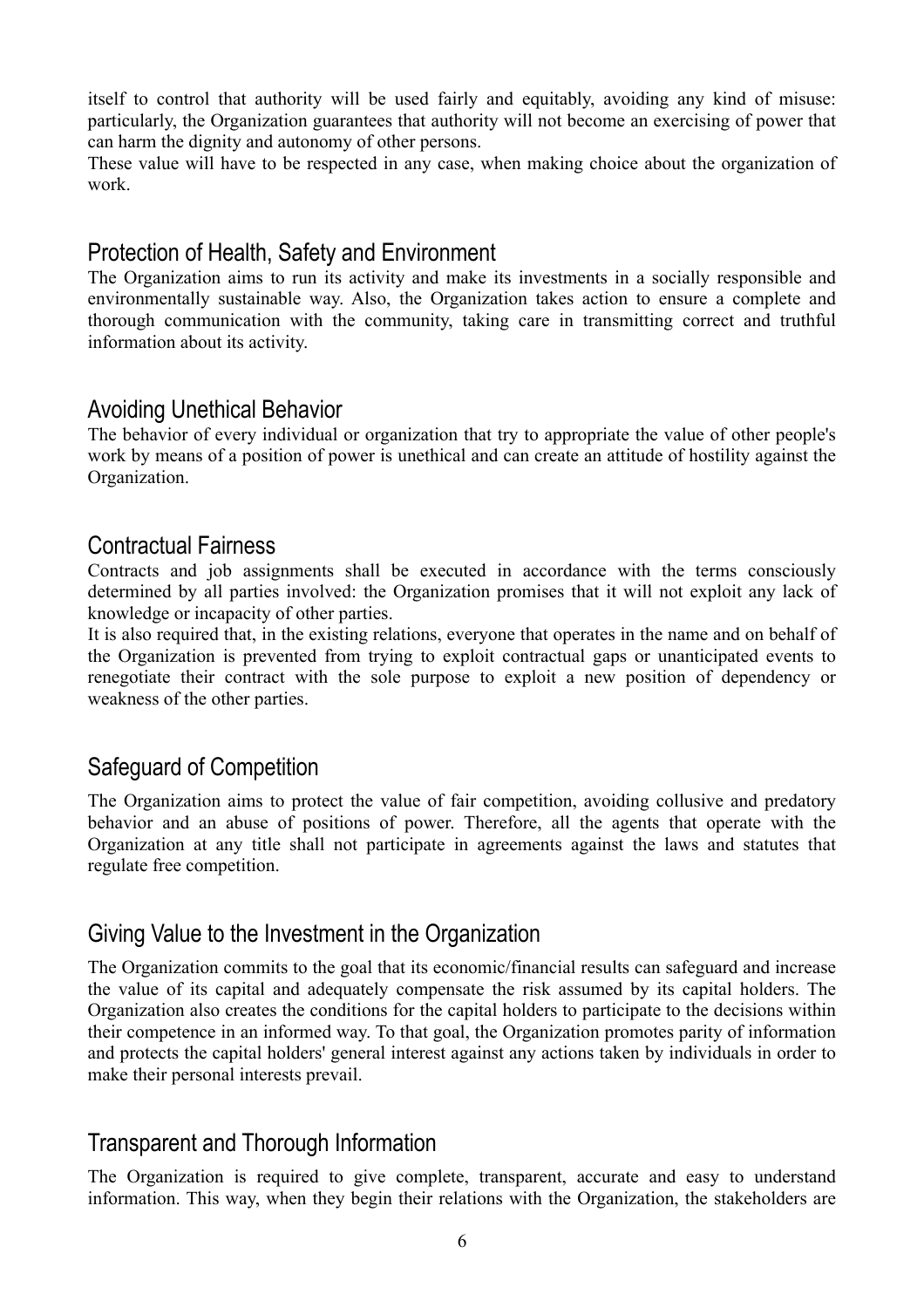able to make their own decisions independently and with knowledge of the involved interests, alternatives and relevant consequences.

Especially when drawing up a contract, the Organization takes care in describing, clearly and plainly, to the other party the behavior they shall follow in all the expected circumstances.

## Protection of Personal Information

The Organization collects and handles personal information of customers, capital holders, collaborators, employees and other agents, that may be either individual and legal persons. These data consist of any information that may, directly or indirectly, identify a person. It may contain sensitive information such as information that can reveal their ethnic origin or race, political orientation, health condition, or sexual orientation. The Organization commits itself to handle information abiding by the limitations and in compliance with the applicable laws about privacy. In particular, we refer to the Italian Government's Legislative Decree "Dlgs 196/2003 (codice privacy)" and its attachments. The personnel of the Organization that handles personal (sensitive or not) information as part of their job will have to always act in compliance with the abovementioned Decree and the operative policy given by the Organization about this matter.

## Handling of Information

Information about the stakeholders are handled by the Organization respecting their privacy. Specifically, the Organization:

- identifies an agent for the handling of information that will ensure the correct separation of roles and responsibilities

- classifies information according to increasing levels of sensitiveness and takes the appropriate measures at every step of the handling

- asks third parties that are involved in the handling of information to subscribe privacy agreements.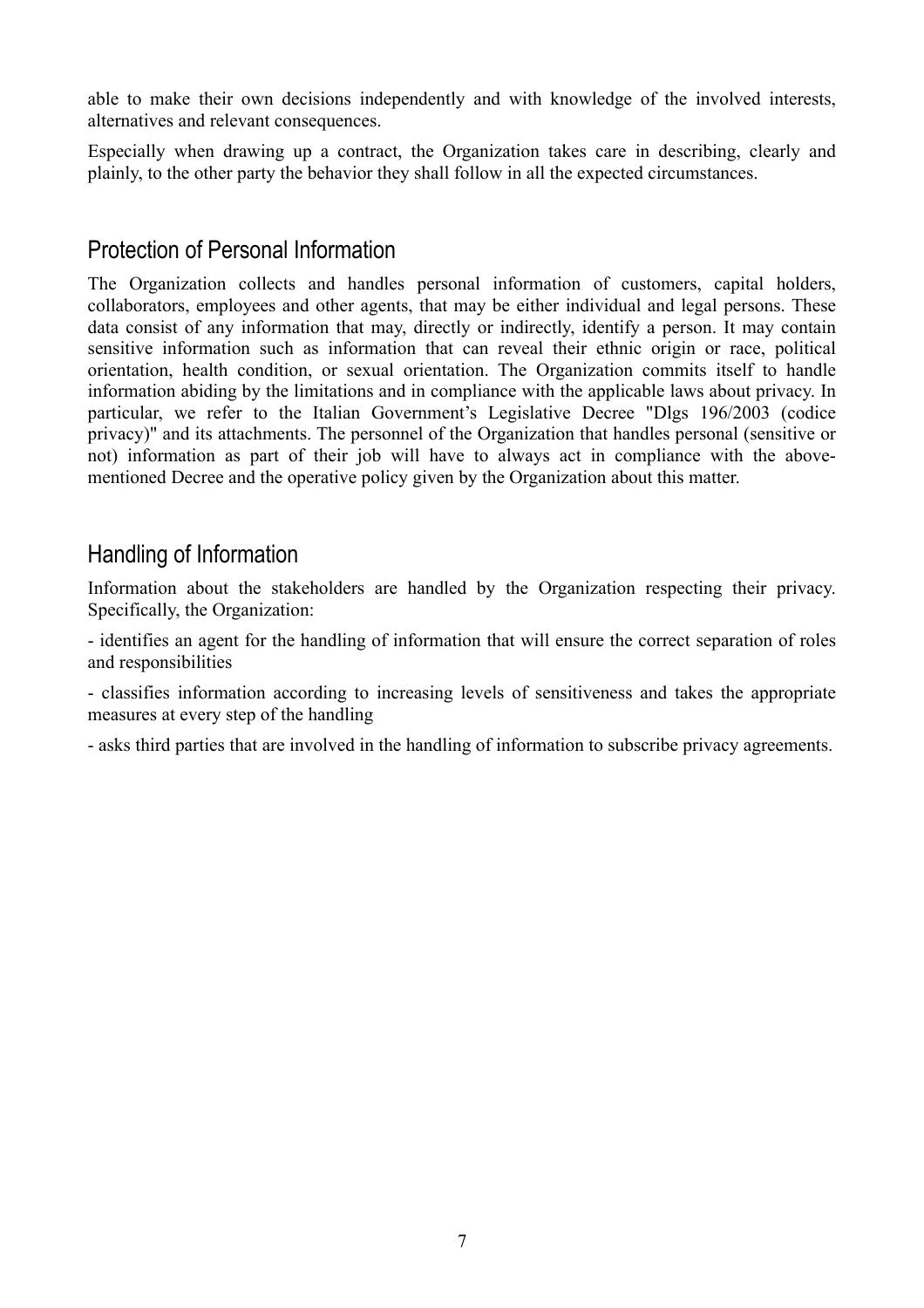# 2. Conduct Guidelines for Our Personnel

Our personnel – employees, managers, and collaborators – will have to follow the principles below, in their behavior towards the Organization.

## Professional Conduct

Everyone will work carefully, efficiently, and fairly, using the time and tools at their disposal in the best way possible. They will take responsibility for the execution of their duty.

#### **Faithfulness**

Our personnel is required to be faithful towards Organization.

#### Honesty

On the job, the persons of the Organization are required to know and diligently respect the code and the laws in force. Under no circumstances, the pursue of the Organization's interest can justify a dishonest conduct. The Organization offers the adequate guidelines to orientate people in case you have doubts about the proper course of action.

#### Fairness

Our personnel will not use for their own individual purposes information or goods at their disposal when they perform their job or the tasks they're assigned. Nobody will accept or make, for themselves or others, pressures or recommendations, or actions that may cause damage to the Organization or give illicit advantage to themselves, the Organization or third parties; every member of our personnel will refuse, and will not make, promises of illicit donation (money or other benefits).

#### **Privacy**

Our personnel will ensure the highest attention to privacy, regarding knowledge and information that constitute the corporate assets or regarding the activity of the Organization, in full compliance with the laws and regulations, and our internal policies. Furthermore, the personnel of the Organization are required to not use sensitive and/or "inside" information for purposes not related to the execution of their duties: for instance, carry out the illicit activity of insider trading.

#### Solving Conflicts of Interest

In the execution of their job, our personnel will pursue the goals and general interests of the Organization. They will immediately notify their supervisors or the person they report to about circumstances or activities where there may be an interest incompatible with the Organization's interest, by the employees or their near relatives, and in every other case where there are relevant reasons. Our personnel will respect and follow the decisions taken by the Organization about conflicts of interest.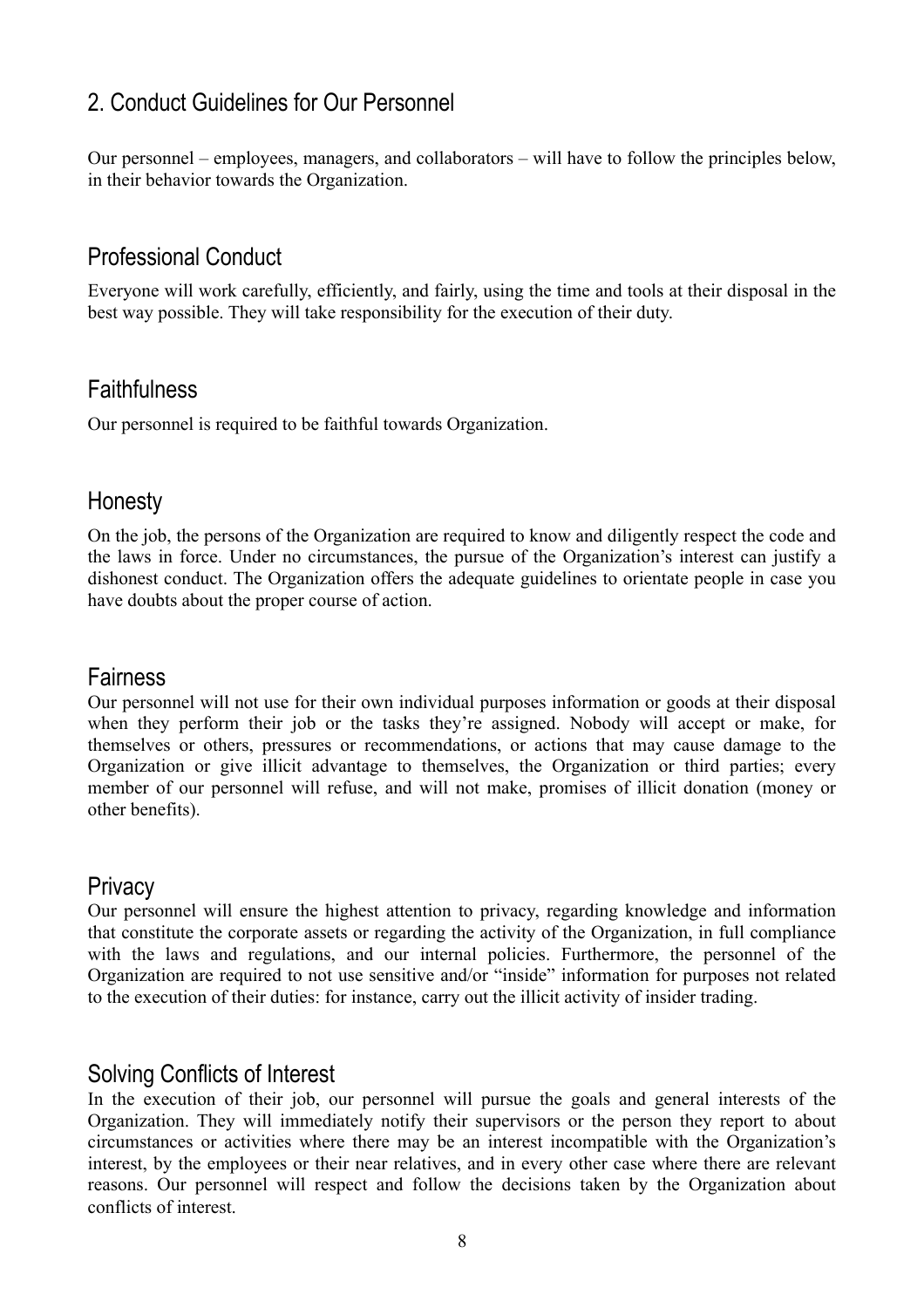# 3. Rules of Conduct

# 3.1 Relations with Our Personnel

### Personnel Selection

The assessment of applicants for a job with our Organization is based on their matching with the profiles required by the company according to our needs. We follow a policy of equal opportunities for all the interested parties. The required information are strictly related to a verification of the aspects of their professional and aptitudinal profile, with respect of the candidates' privacy and beliefs. Our Human Resources section takes measures to avoid any kind of favoritism or unjust facilitation.

# Setting up of an Employment Relation

Our personnel is hired with a regular employment agreement. We do not tolerate any kind of irregular labor.

When an employment relation is established, the employees receive accurate information about:

- - the characteristics of their position and the duties they will have to perform
- - relevant rules and regulation and their wages
- - the rules and procedures they will have to follow to avoid health hazards connected with their job. This information is communicated to the prospective employee in a way which will ensure that their acceptance is based on an actual understanding of its content.

#### Managing our Personnel

Our people are the main resource of the Organization. Therefore, the Organization takes into account particularly the position of each employee and the professional growth of the personnel, strictly following meritocratic criteria. The Organization commits itself to protect the moral rights of people and warrant them working conditions that respect their dignity. Everybody must be treated with the same respect and dignity and have the right to enjoy the same chances of professional growth and career. The Organization avoids any kind of discrimination towards its personnel.

In the process of management and development of personnel, and at the selection stage, decisions are taken according to the matching of required profiles and candidates' profiles (for instance, in case of an advancement or a transfer/reassignment) and/or merit (for instance, the assignment of result-based bonuses). Access to roles and tasks is based on competence and skill; moreover, the general efficiency of work permitting, forms of flexibility on work management are favored in order to make things easier for people on maternity eave and parents have to care for their children. Evaluation of personnel is made on an all-around basis, involving their supervisors, the HR section and, if possible, the agents that have come in contact with the employee.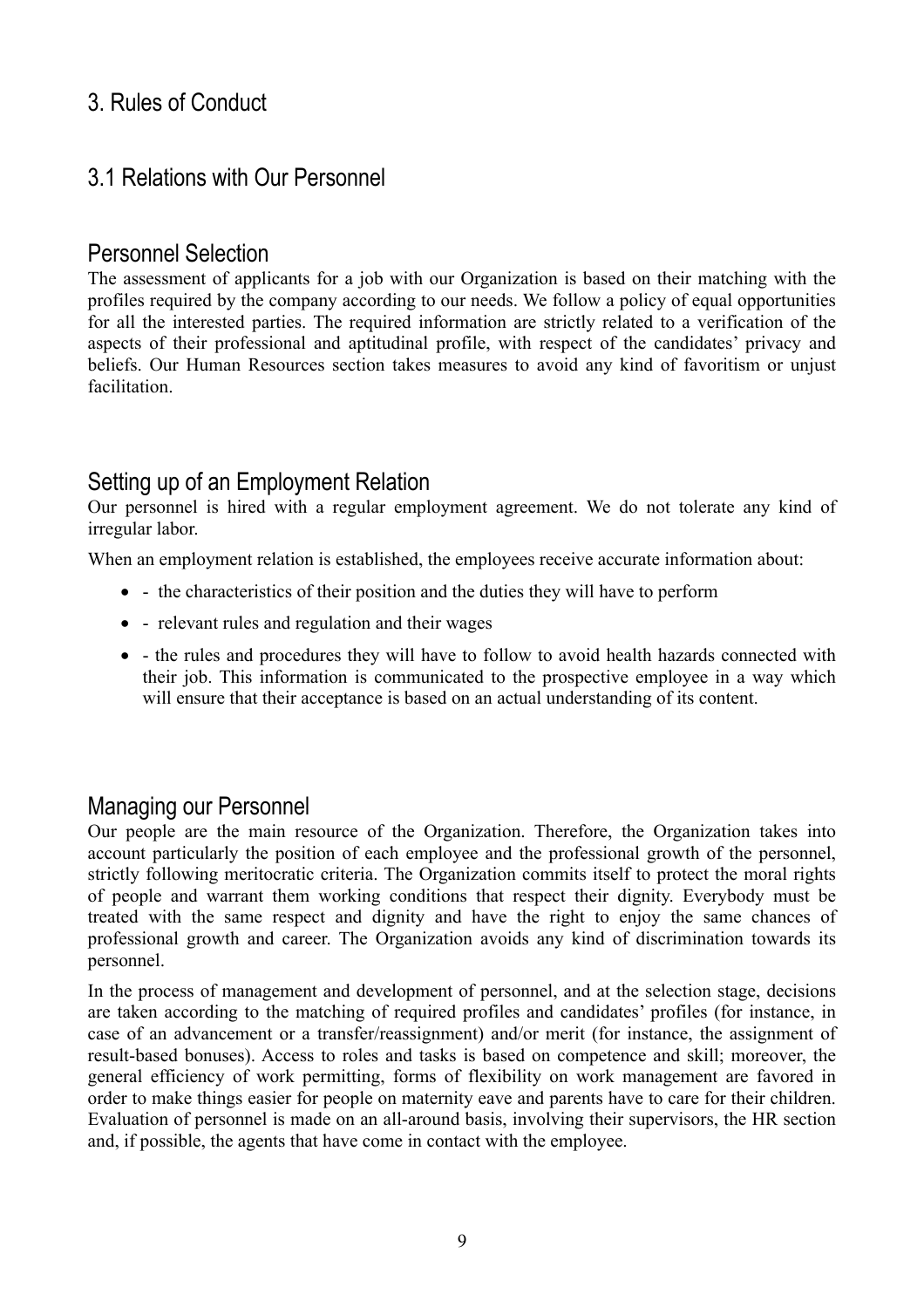## Personal Safety and Protection

The Organization safeguards its employees from acts of psychological violence and opposes any kind of discriminating behavior, or behaviors that can upset the feelings of other people. The Organization commits itself to avoid any kind of discrimination or harassment towards its personnel.

The attainment of individual goals must be evaluated fairly, fixing clear criteria that will be used to evaluate the skills of the personnel. The results they achieve will be adequately recognized. All of our people, in their job tasks and relations, are required to follow these principles and cooperate with the Organization to safeguard these values.

Any communication about discriminatory actions must be promptly reported to the person's supervisor and the supervisor of the HR section, without fearing any kind of retaliation.

The persons who feel they have been victim of harassment or discrimination based on age, sexual orientation, race, health, national origin, political conviction, religious faith, etc., can report – in addition to their hierarchical supervisors – also to the Supervisory Board.

The Organization will not tolerate any act of discrimination or harassment: the people who will perform these acts will incur disciplinary sanctions that can go so far as to dismissal. Inequalities are not considered discrimination only if they are, or can be justified on the base of objective criteria.

#### Circulation of Our Policy About the Personnel

Our policy regarding personnel management is available to all our employees, through our company intranet, organizational documents and communications by the supervisors.

#### Development and Training

The supervisors use and fully develop all the professional competences available in the structure. They will use the channels at their disposal to enhance the development and growth of the personnel: e.g., job rotation, partnering with senior colleagues, experiences aimed to occupy a position of higher responsibility.

In this area, there will be a particular focus by the supervisors on the communication of the strengths and weknesses of each person, so that the employees can strive for improving their competences, thanks to a specific training.

The Organization offers our employees remote informational and training courses, aimed to develop their specific competences and preserve the professional value of our personnel.

#### Managing the Personnel's Working Time

Each supervisor is required to give the right value to the employees' working time, asking performances consistent with the execution of their duties and the organizational plans. It is an abuse of a position of power the request of, as a duty towards a hierarchical superior, services, personal favors or any behavior that will constitute a violation of this Ethical Code.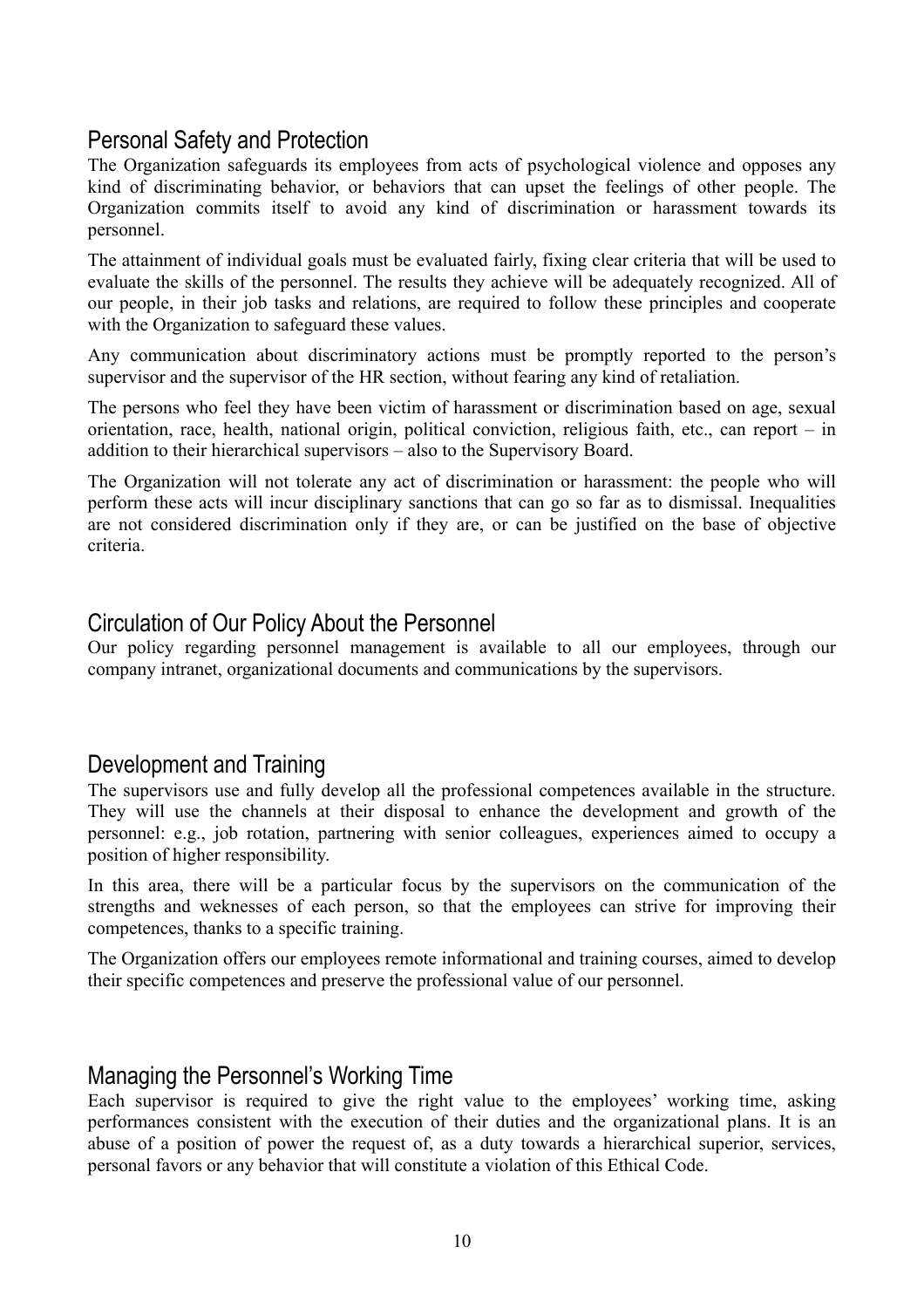## Participation of the Personnel

We guarantee the participation of our personnel in the execution of work, and we provide a time for participation in discussions and decisions that are useful for the realization of the company's goals. Our employees will have to participate to these occasions with a collaborative spirit and an independent thought.

Listening to the different points of view, the company's need permitting, will allow the supervisors to take the final decisions; in any case, our personnel must participate in the implementation of the agreed activities.

#### Intervention in Work Organization

In cases of work restructuring we protect the value of human resources. If necessary, we will provide professional training and/or retraining. The Organization observes the following criteria:

- the burden of work restructuring will be shared in the most equal way possible among all the employees involved, with a method that will be consistent with an effective and efficient execution of activities.

- in case of new and unexpected events, that will have to be made clear to them, employees can be transferred to tasks different from before, taking care in preserving their professional competence.

### Safety and Health

The Organization commits itself to provide a working environment where the safety and health of its personnel is protected. The Organization also commits to circulate and strengthen a culture of safety, promoting an awareness of risks and favoring a responsible behavior among all the personnel; furthermore, the Organization takes action to protect – mainly with precautionary measures – the safety and health of its employees.

All the personnel must follow the internal rules and procedures of risk prevention and safeguard of health and safety, and promptly report possible problems or a lack of respect for the applicable norms. The Organization has the protection of its human resources as its goal; it will constantly look for the necessary cooperation internally, as well as with its suppliers, the companies and clients that are involved in the activities of the Organization.

To this end, a capillary internal structure, attentive to the evolution of reference scenarios and the consequent change of threats, carries out technical and organizational interventions through:

- the introduction of an integrated risk and security management system; an ongoing analysis of risk and criticality of the processes and resources that it needs to protect

- the adoption of the best technologies; the control and updating of the working methods; the contribution of training and communication interventions.

#### Privacy Policy

In the handling of personal information pertaining to its personnel, the Organization follow the norms contained in the Legislative Decree "Dlgs 196/2003", that constitutes the Code for the protection of personal data.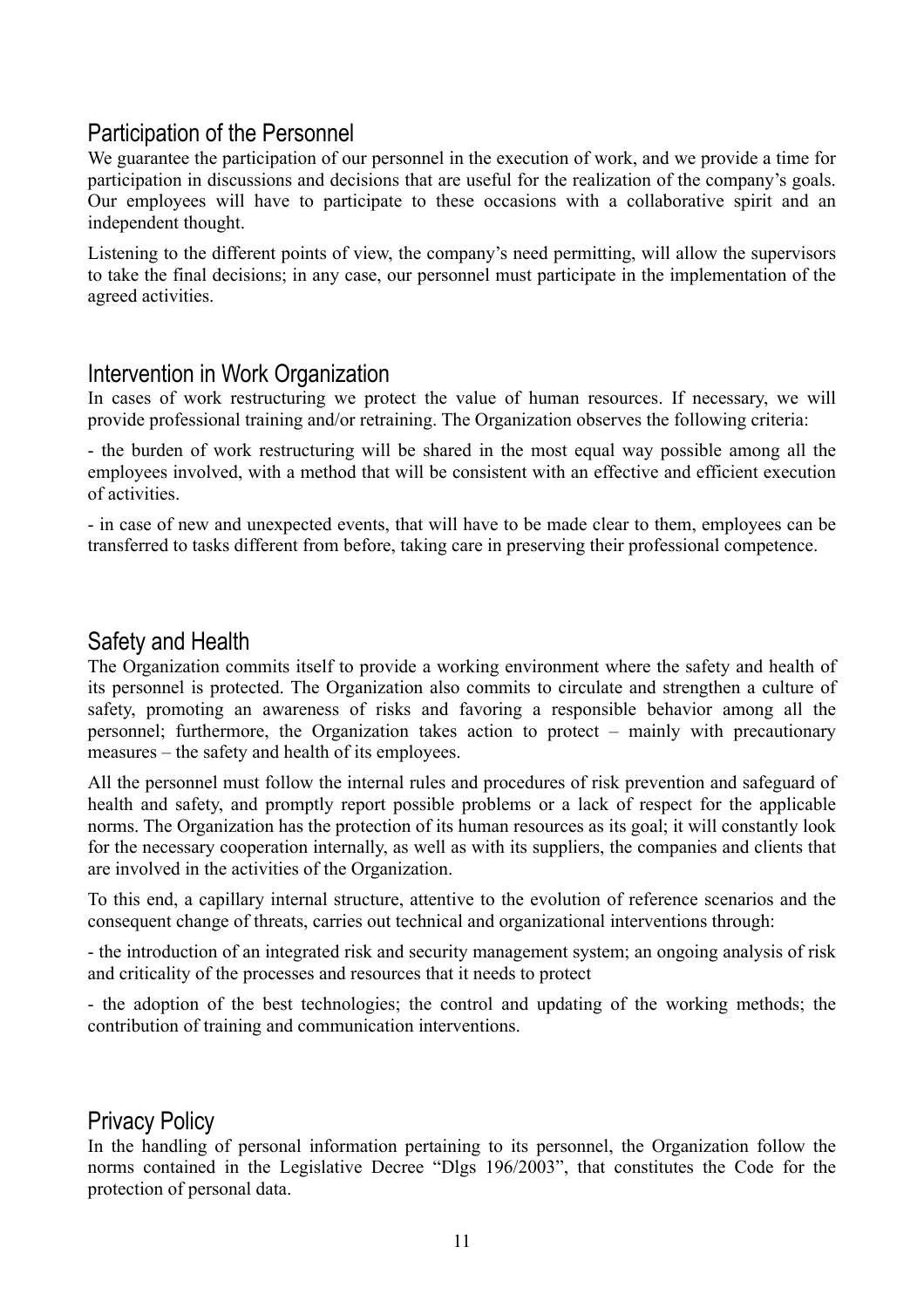The personnel is provided with a privacy statement that identifies: the purpose and method of treatment, the subjects the data are communicated to, and the necessary information for the exercising of their right of access (referred to in art. 13 of Legislative Decree 196/2003). Where it is compulsory by law, people are required to consent to the handling of their personal data.

Any inquiry into opinions, preferences, personal tastes and, in general, private life of employees and collaborators is excluded.

## 3.2 Duties of the Personnel

Our personnel must act loyally, respecting the duties they subscribe to in their employment agreement, and the obligations provided by the Ethical Code, ensuring the required services.

#### Handling of Information

Our personnel must know and implement what is required by company policies in the field of information security to ensure thoroughness, confidentiality and availability. They are required to write their documents using clear, objective and comprehensive language, allowing any verification by colleagues, supervisors or external entities authorized to request it.

#### Confidentiality of Company Information

The company information and know-how must be protected with utmost privacy. The most significant data that the Organization will acquire or create in its activity will be considered confidential information and will be subject to appropriate attention. This includes information gained from and relating to third parties (customers, professional contacts, professional partners, employees, etc.).

The employees who, in the discharge of their duties, acquire confidential information, materials or documents, must inform their superiors.

It is the responsibility of the managers to handle and disseminate information by appropriate means, respecting corporate principles: people who are not expressly authorized to answer questions or provide materials required by internal or external interlocutors to the Organization will be required to consult with superiors and to comply with the instructions they will receive.

In the event that important, confidential or financial matters need to be addressed, it is necessary to ask the counterparty to sign a confidentiality commitment drawn up in accordance with company standards or, alternatively, to take the necessary measures according to the nature of the items handled. Both during, and after the dissolution of, the employment relationship with the Organization, people may use the confidential data in their possession solely for the benefit of the Organization and never for their own or third parties' benefit.

## Confidential Information about Third Parties

The Organization's personnel will have to refrain from using illegal means to acquire confidential information about other businesses and third parties. Those who, during a contractual relationship, become aware of confidential information about other parties will be required to make use of the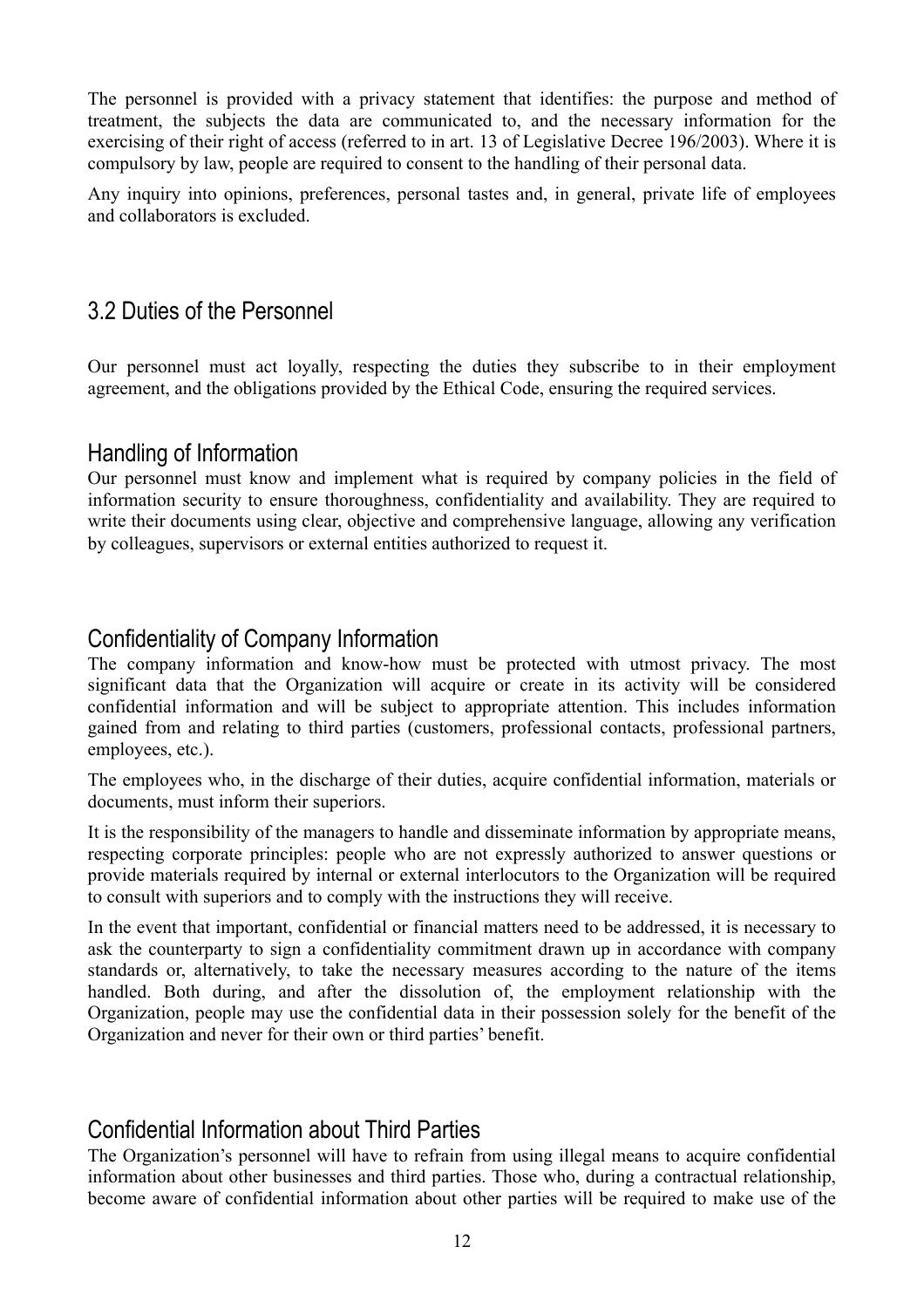information for the purposes provided for in the related contract only.

Without due permission, people can not ask for, receive, or use confidential information regarding third parties. If you learn confidential information on another party, and that information is not already subject to a non-disclosure agreement or other form of protection, you must contact your supervisor for assistance in handling this information.

#### Insider Trading

Except for when it is necessary in the normal conduct of business by the Organization and/or third companies, our personnel will refrain from gaining information that, if used, can represent a violation of the laws about the abuse of confidential information. Those who learn about this kind of information in the performing of their job, are required not to disclose such data and information to third parties, unless the third parties need to use the information for the performance their duties.

People who, during or because of their work, will learn about confidential information about the Organization or third companies, are prohibited from trading in stock of those companies and carrying out any transaction related to the above-mentioned information.

#### Conflict of Interest

All the people in the Organization are required to avoid situations where conflicts of interest may arise and to refrain from taking advantage of business opportunities that they have come to know during the course of their duties. No agent that have a relationships with a person in the Organization must be able to take advantage of the Organization improperly, by virtue of its relationship with the person.

By way of an example, that does not comprise all the possible cases, a conflict of interest may result by the following situations:

- starting a private business that competes with the Organization's business, even if through your relatives

- having a top-level position (CEO, director, function manager) and having at the same time financial interests with suppliers, customers or competitors (such as owning stock, having professional appointments, etc.), even if through your relatives

- handling the relations with suppliers and at the same time having a job, even through relatives, with the same suppliers

- accepting money or favors by people or companies that have or are trying to start a business relation with the Organization.

In cases when there is a possible or apparent conflict of interest, the employees are required to inform their supervisors. Following the relevant procedure, the supervisors will inform the section manager that for each case will evaluate the actual existence of a conflict of interest or not. The employees are also required to provide information about their activities outside of work, if these may appear in conflict of interest with the Organization.

## Illicit Compensation, Gifts, Entertainment Expenses

The personnel of the Organization is prohibited from accepting or receiving any gift, bonus or other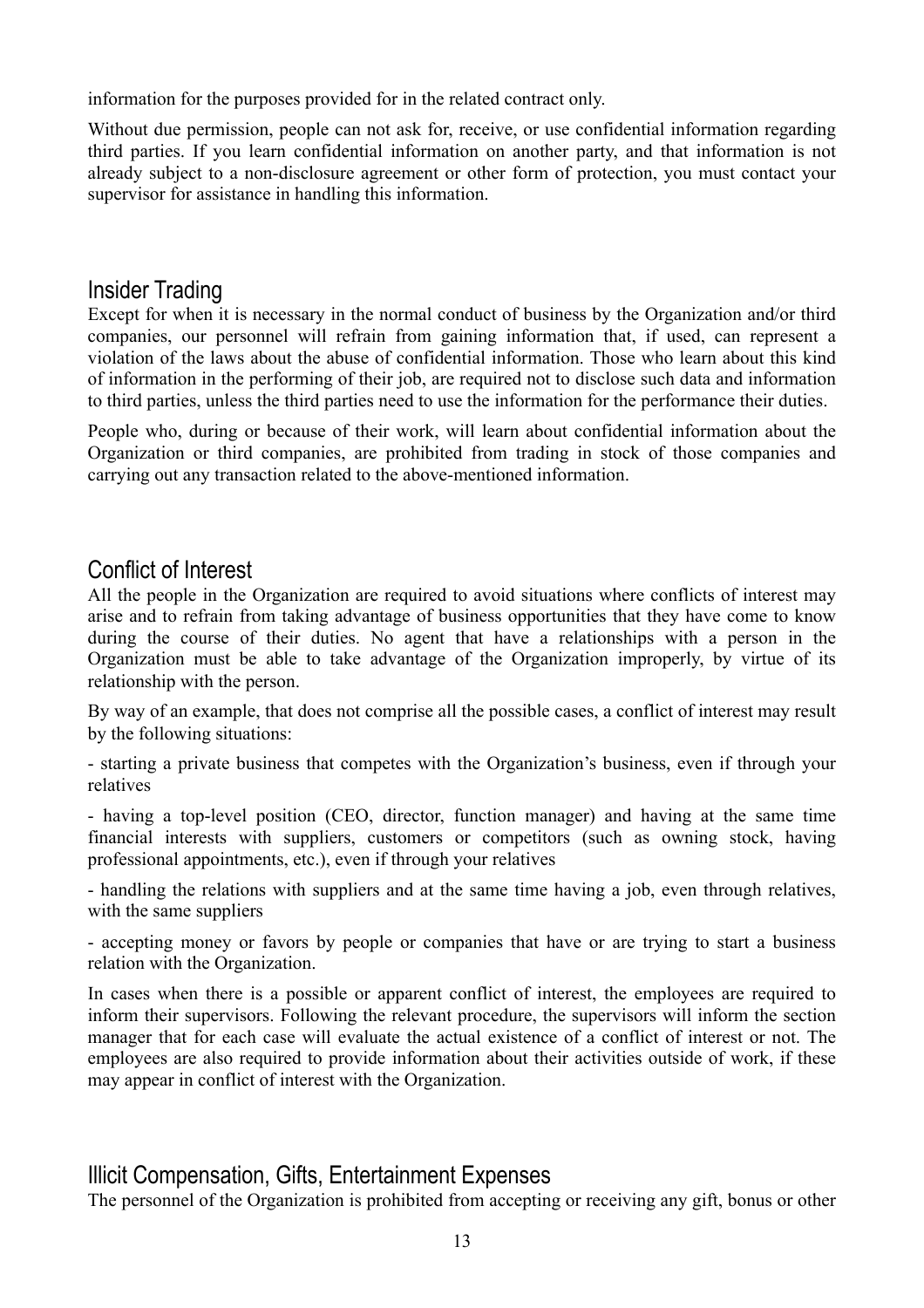allowances that have more than a token monetary value by suppliers, customers or other entities with which a professional relationship is in progress. In particular, people should not accept gifts and services that may affect the actions they will have to take in carrying out the duties of their job. Our personnel will do their utmost to communicate to the business partners of the Organization their unavailability to accept gifts or other benefits.

The rules stated above can not be avoided by using third parties.

The employees of the Organization that receive gifts or benefits other than those permitted under the circumstances are required to report to their manager in the Organization, as specified by the established procedures, which assesses its appropriateness and notifies the sender about the Organization's policy in this regard.

## Use of Company Assets

All the members of our personnel are required to work diligently to protect the company assets through responsible behavior and in line with the operational procedures designed to regulate their use. They will accurately document their use. In particular, each person must:

- use scrupulously and with parsimony the goods that have been entrusted to them

- avoid any improper use of company assets that can cause damages or a reduction of efficiency, or go against the interest of the Organization in any way

- adequately protect the resources they are entrusted with and promptly inform the responsible units about any threats or events that can be malicious for the Organization

As far as digital applications are concerned, each person is required to:

- take the utmost care in following corporate security policies in order not to compromise the functionality and protection of IT systems

- refrain from sending threatening or insulting email messages, from using low-level language, or formulating inappropriate comments that may be offensive to other persons and/or damage the corporate image

- refrain from surfing on websites with indecent, offensive content and / or content that is contrary to criminal law, and in any case not related to professional activities.

The Organization reserves the right to prevent any distorted use of its own assets and infrastructure through the use of accounting, reporting, financial control and risk analysis and prevention systems, subject to compliance with applicable law (Privacy Law, statute of workers, etc.).

## Participation in Anti-Social and Criminal Activities

The Organization strongly condemns anti-social and criminal processes and activities and declares its firm intention of not having any part in such activities.

The personnel of the Organization is prohibited from engaging in any kind of relationship with organizations and elements involved in anti-social and criminal activities that threaten the society or life of the citizens. Faced with extortionary requests by anti-social and criminal subjects, the personnel will refuse any compromise and will refrain from cash outflows or other benefits. They will immediately inform their own supervisors, for the necessary consultations with corporate management.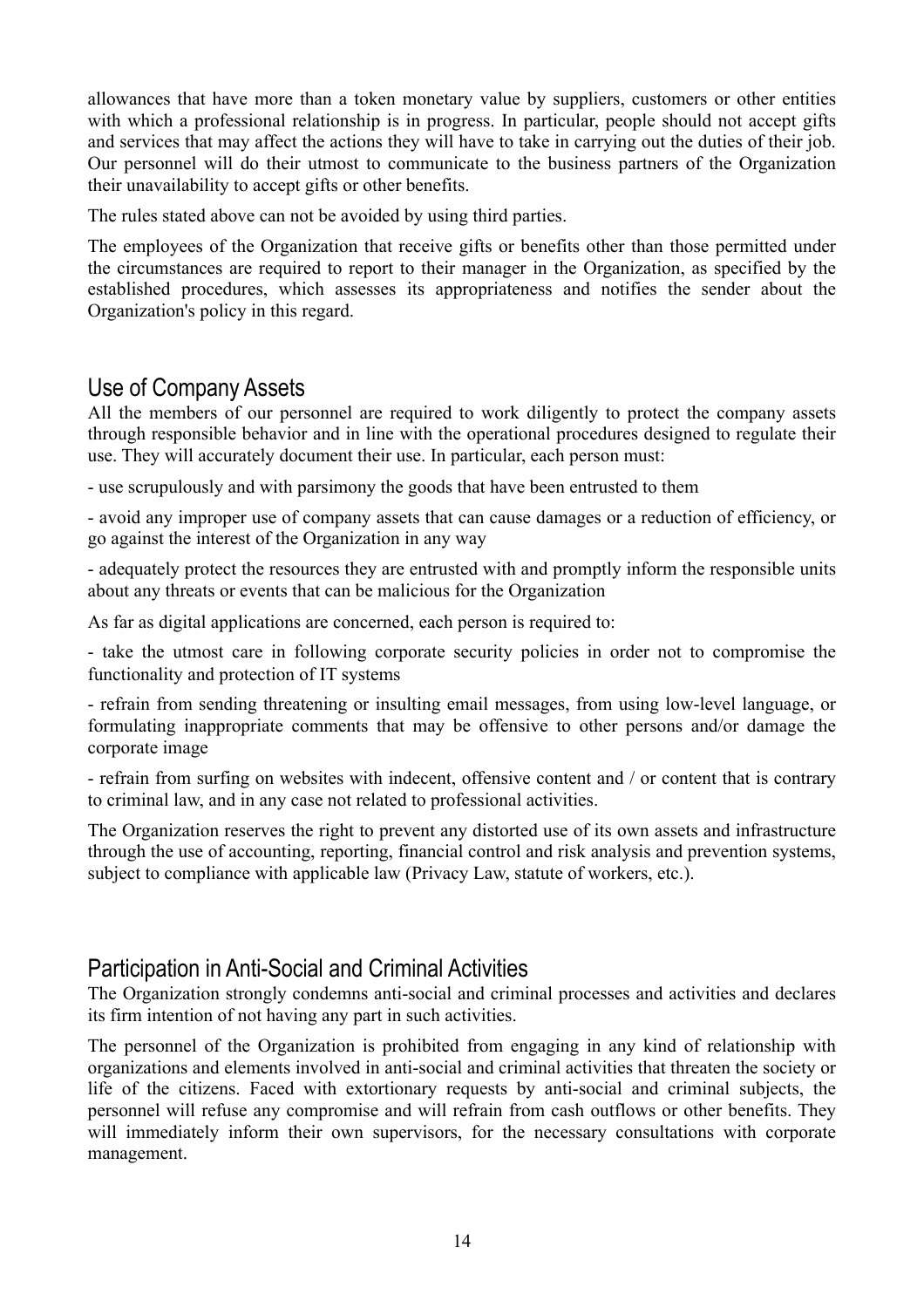# 3.3 Relations with Customers

## **Impartiality**

The Organization commits itself not to arbitrarily discriminate its customers.

# Contracts and Communication with Customers

Contracts and communications to the customers of the Organization must be:

- complete, so as not to neglect any relevant element for the client's decision.

- clear and simple, formulated with a language as close as possible to the normal language

used by the interlocutors

- compliant with current regulations so as not to configure elusive or otherwise inaccurate practices

# Behavior of Personnel Towards Customers

The style of behavior of the Organization's personnel towards the clientele is based on helpfulness, respect and courtesy, with the aim to create a collaborative and highly professional relationship.

# 3.4 Relations with Suppliers

#### Supplier Selection

Our purchasing processes search for maximum competitive advantage for the Organization, provide equal opportunities to suppliers, and are based on fairness and impartiality. The selection of suppliers and the definition of purchase conditions are based on an objective evaluation of the quality and price of the product or service, as well as their warranty of prompt assistance.

The Organization commits itself to to put in place all the procedures and actions necessary to ensure maximum efficiency and openness about the purchasing process, in order to:

- not preclude anyone who has the required qualifications from the chance to compete in the conclusion of contracts. We will follow, in choosing a shortlist of suppliers, objective and verifiable criteria

- ensure sufficient competition in the supplier's choice procedures, for example considering at least three business enterprises in the selection that, if possible, must take place through tenders. Any exemptions must be authorized and documented

- create a separation of roles within the different phases of the overall purchasing process, while maintaining the traceability and documentation of the choices made.

The Organization reserves the right to require suppliers to certify the following qualifications:

- An appropriately documented availability of resources (including financial means), organizational structures, planning skills and resources, know-how, etc.

- The existence and effective implementation of appropriate corporate quality systems (for example, ISO 9000), where the Organization's specifications provide for it.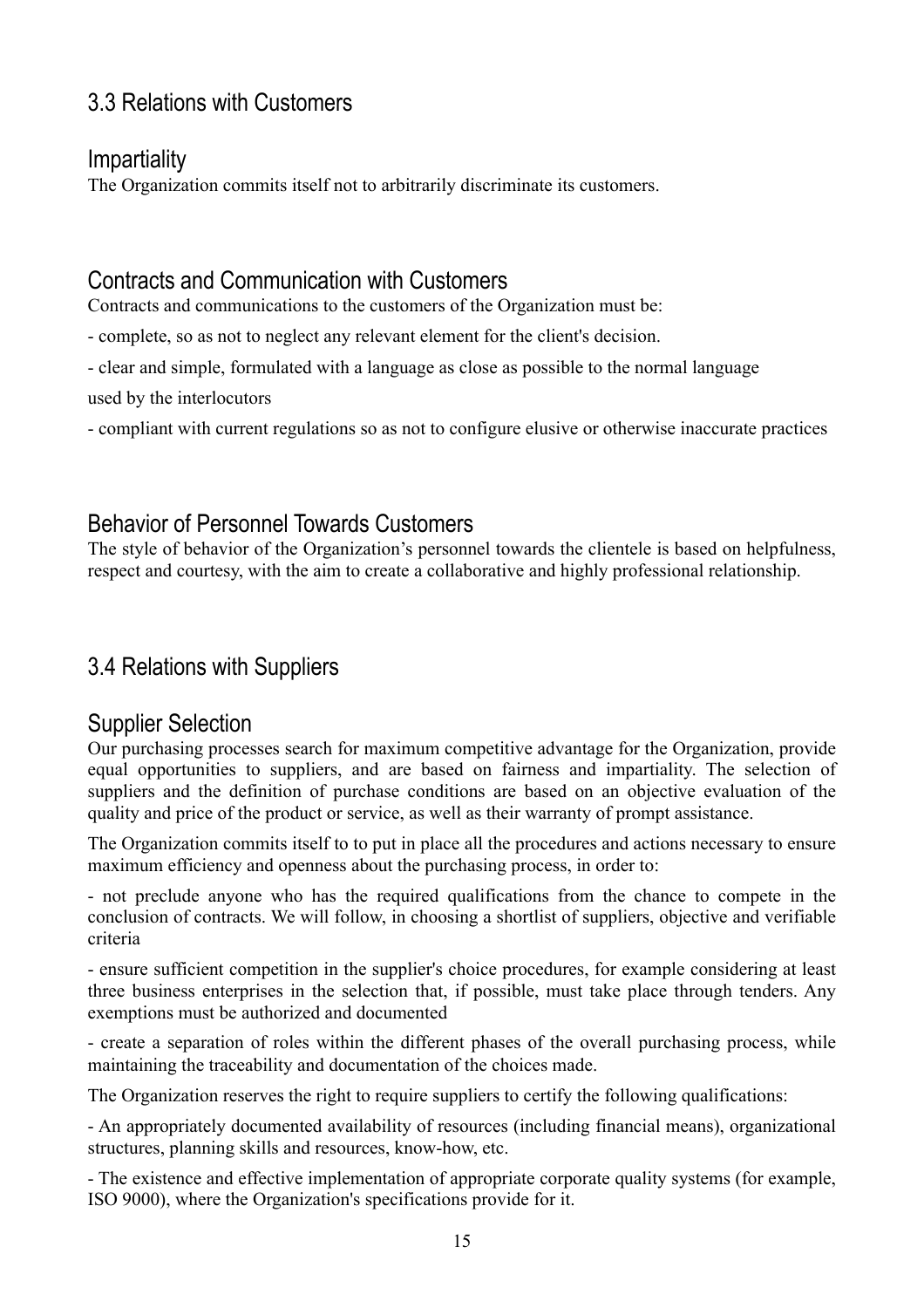## Integrity and Independence in Relationships

Relations with suppliers, including those relating to financial and professional advice contracts, are subject to constant monitoring by the Organization.

The drawing up of a contract with a supplier must always be based on relations of the maximum openness avoiding, whenever possible, any form of dependence. Thus, by way of example and not in an exhaustive way:

- any contract whose estimated amount exceeds 50% of the supplier's turnover must be communicated to the top management of the Organization

- as a rule, binding long-term agreements must be avoided by means of short-term contracts, which require continuous renewals, resulting in a price review

- as a rule, contracts of professional advice are the subject of particularly attentive scrutiny, especially in cases where no adequate transfer of know-how is provided during the term of the agreement

- it is not considered appropriate to induce suppliers to enter into a contract unfavorable to them, suggesting that a future and more advantageous contract will be concluded later.

- documents exchanged with suppliers must be stored appropriately: in particular, bookkeeping items must be kept for the periods set by the applicable law.

#### Protection of Ethics in Relations with Suppliers

In order to adapt the relations with suppliers to the ethical principles we follow, the Organization commits itself to ask, in the case of specific supplies, for social requirements: for example, the presence of an environmental management system; or an articulated system of protection of workers.

To this end, contractual clauses are included in the contracts with the suppliers, which include:

- a self-certification by the supplier on the adherence to specific social obligations: for example, the adoption of measures guaranteeing respect for the fundamental rights of workers; the principles of equal treatment and non-discrimination; the avoidance of child labor

- the possibility for the Organization to implement control measures at the place where the production units or operating locations of the supplier company are, to verify that these requirements have been met.

# 3.5 Relations with the Capital Holders of the Organization

## Transparent Accounting

To ensure the transparency and thoroughness of the accounting information, the Organization requires that the documentation of the facts to be reported in the records to support the registration is clear, complete and correct. It will be stored in the archives for any verification. The associated registration must reflect what the supporting documentation describes, and specify the criteria used in determining financial elements based on evaluations.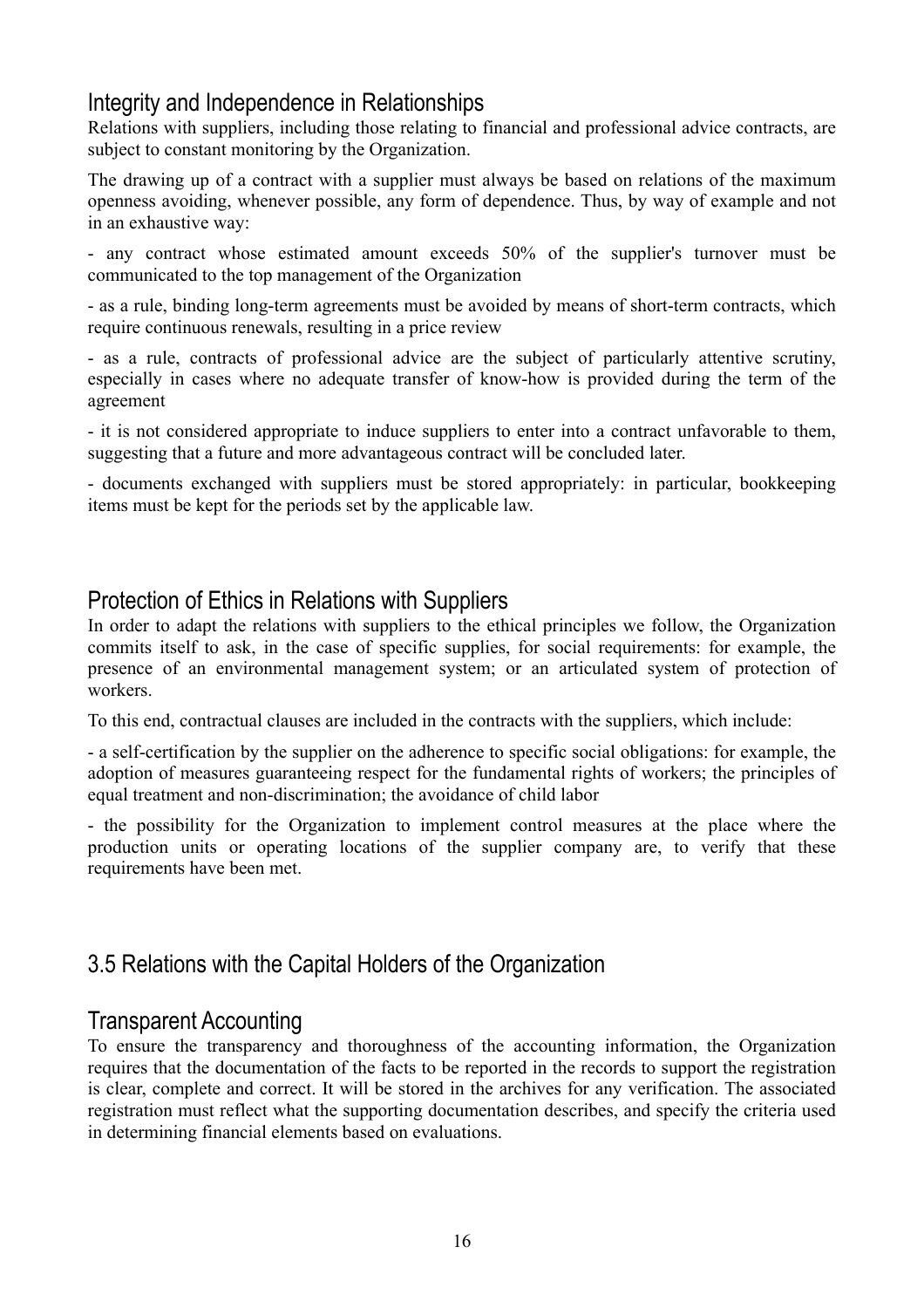## The Meeting of the Organization's Capital Holders

The Shareholders' Meeting is the preferred time for the creation of a fruitful dialogue between the holders of capital and the corporate bodies of the Organization.

The corporate bodies are required to accurately create and timely disseminate the supporting material needed to enable the Meeting to make informed decisions. The company ensures a regular participation of the corporate bodies at the shareholders' meetings.

#### Protection of Corporate Assets

The resources available must be used, in compliance with current laws, the articles of incorporation and this Ethical Code, to increase and strengthen the corporate assets, to protect the Organization, the capital holders, creditors and the market.

To guarantee the integrity of capital, it is forbidden, except in cases where the law explicitly permits: to return, in whatever form, the contributions or to free the members from the obligation to execute them; to distribute profits that are not actually earned or destined by law to a reserve fund.

## 3.6 Relations with the Public Administration

"Public Administration" means any person, entity, person qualified as an official public officer or public service officer acting on behalf of the central or peripheral public authority or public supervisory authorities, independent authorities, EU institutions and private partners who are agents of a public service.

## Honesty and Fairness

The Organization intends to conduct its relations with the Public Administration with the utmost transparency and ethics of conduct: such relations, which must take place in compliance with current legislation, will follow the general principles of fairness and honesty, so as not to compromise the integrity of both parties.

The Organization's personnel must refrain from any behavior that may undermine the impartiality and autonomy of the public administration.

In carrying out operations and relations with the Public Administration, our personnel must ensure the maximum transparency and traceability of relevant information. Particular caution must be observed in procedures relating to tenders, contracts, permits, concessions, licenses, applications for public (state or Eu) funding. In the event that the Organization needs to ask Public Administration employees for their professional service as advisors, the applicable law must be complied with. If, according to the laws in force, subjects apparently outside the body can be considered as hidden hand of the Organization, the principles contained in this Code should be extended to the latter. The Organization must not, however, be represented, in relations with the Public Administration, by an advisor or a third party when conflicts of interest may arise.

## Gifts, Donation and Benefits

No member of the Organization's personnel can give money, or offer financial gains or other types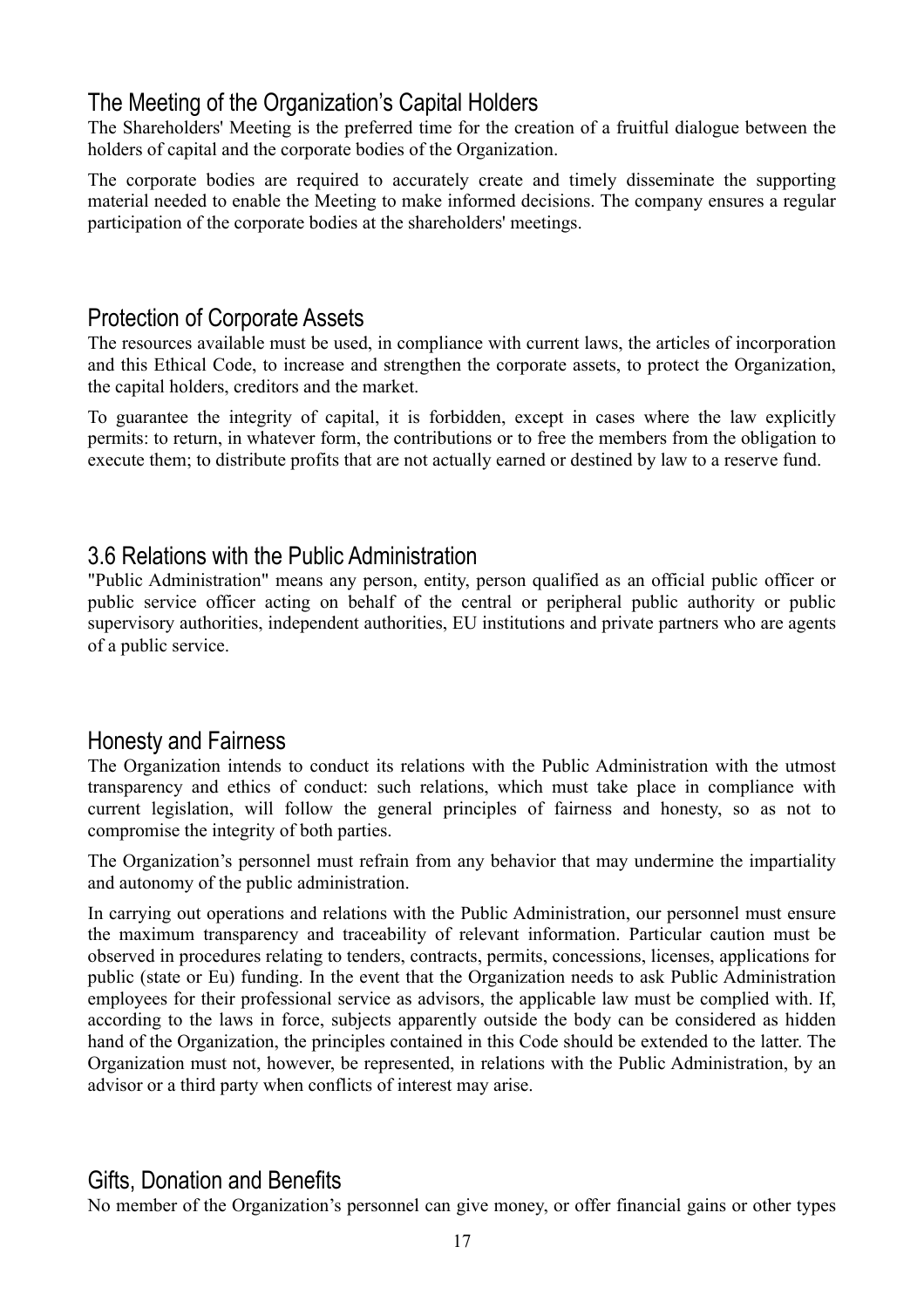of benefits to public administration agents for the purpose of obtaining assignments or other benefits, personal or for the Organization. No form of gift is allowed that can be interpreted as an excess of the ordinary business or courtesy practice, or in any case intended to acquire favorable treatment in any activity connected with the Organization: in particular, we forbid any form of gift to Italian or foreigner public officials, or their family members, which may influence their independence of judgment in order to obtain a more favorable treatment or illicit services or any kind of benefit. "Gift" means any kind of benefit: not just a tangible item, therefore, but also, for example, free attendance at conventions, the promise of a job offer, and so on. The above can not be avoided by using third parties: in this respect we consider corruption not only any illegal payment made directly by the entities or their employees, but also the illegal payments made by persons acting on behalf of such agents, in Italy and abroad.

The Organization refrains from hiring, as employees or advisors, ex-employees of the Public Administration, or their relatives, who have personally and actively participated in a business deal, or who have contributed to endorse the claims made by The Organization to the Public Administration, for a period of at least two years from the end of the deal, or from the time when the Organization submitted the relevant application.

In any case, the Organization shall refrain from any practices not authorized by law, commercial use, or ethical codes of the companies and entities with whom it has relations.

The offered gifts, except those of insignificant value, must be adequately documented to allow audits and authorizations of the function manager, who shall provide prior notice to the Organization's functions. Copy of the relevant documentation (for example, the shipping document) must be kept in a special binder. If any employee in the Organization receives an explicit or implied request for benefits by a member of the Public Administration, except in the case of low-value and commercial use gifts, they will immediately inform their hierarchical superiors or the person they report to, who will adopt the appropriate initiatives.

## Initiatives that the Organization May Participate In

The Organization may, if it deems it appropriate, support programs launched by public authorities to achieve useful action that can be beneficial to the community, and/or the activities of institutions and associations, always in compliance with the applicable regulations and the principles of this Code.

If the Organization wishes to make a donation in cash, equipment or goods, a special procedure is formalized. The key features of this procedure are as follows:

- the Organization must prepare and send a communication to the Public Administration Body, stating its intention of giving a sum of money, equipment or goods

- the body of the PA that receives the gift will follow the applicable legislation

- the Organization, after having acknowledged the acceptance of its request, will provide all the details of the donation itself and execute it in accordance with the law.

## 3.7 Relations with the Community

## Financial Relations with Political Parties, Trade Unions and Associations

The Organization does not fund political parties, both in Italy and abroad, their representatives or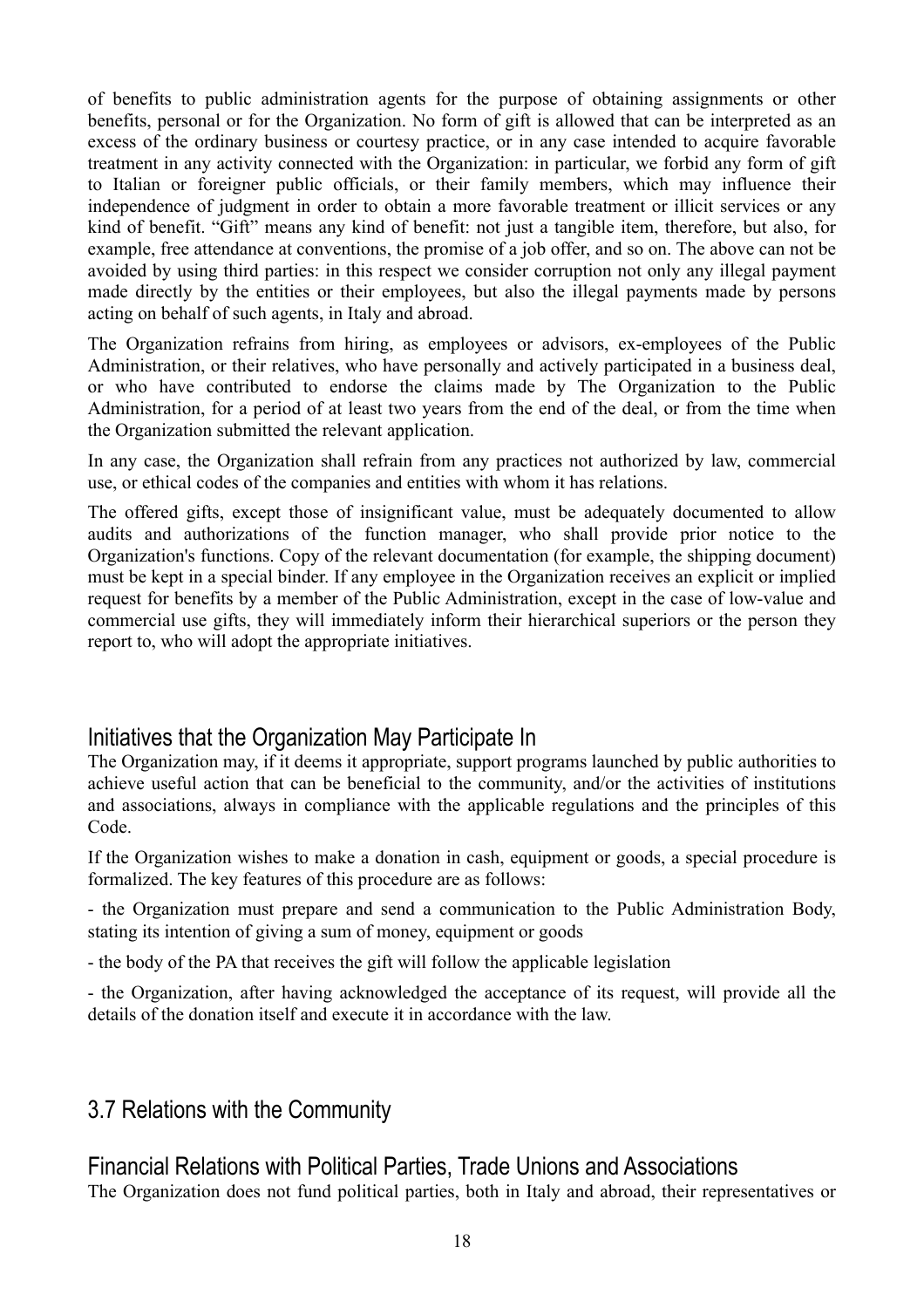candidates, and reserves the right to sponsor congresses or political festivities that have an exclusive purpose of political propaganda, within the limits of the legally permitted amounts.

The Organization strictly refrains to submit to any direct or indirect pressure by political representatives: for example, it does not accept recommendations for hiring people or concludes consultancy contracts with similar aims.

The Organization does not make contributions to organizations with which conflicts of interest (eg, trade unions) may arise.

However, it is possible to cooperate, even financially, with these organizations on particular projects, subject to the following conditions:

- a clear and documented resource allocation
- express authorization by the designated functionaries of the Organization

#### Contributions and Sponsorships

The Organization may accept only requests for contribution by non-profit organizations and associations, with regular articles and deeds of partnership, that have a high cultural or charitable value or involve a large number of citizens.

Sponsoring activities, which can cover social, environmental, sport, entertainment and art issues, are only intended for events that offer a reliable quality or when the Organization can collaborate in their planning, ensuring originality and effectiveness.

When choosing the proposals to join, the Organization pays particular attention to any possible conflicts of personal or corporate interests conflict: for example, any kind of kinship with the interested parties or links with institutions that may, for the tasks they perform, favor in some way the activity of the Organization.

To ensure the consistency of contributions and sponsorships, their management is governed by a specific procedure.

## 3.8 Dissemination of Information

#### External Communications

The communication of the Organization to its stakeholders is based on respect for the right to information; under no circumstances it is permitted to disclose false or biased news or comments.

Every communication activity complies with the laws, rules, and practices of professional conduct and is carried out promptly, with clarity and transparency, safeguarding, among other things, information affecting the price of financial instruments ("price sensitive information") and industrial secrets.

Any form of pressure or acquisition of favorable attitudes by the media is forbidden.

All our press releases are available on the Organization's website so that they can be fully utilized.

To ensure the thoroughness and consistency of the information, relations of the Organization with the mass media are reserved exclusively to the relevant departments.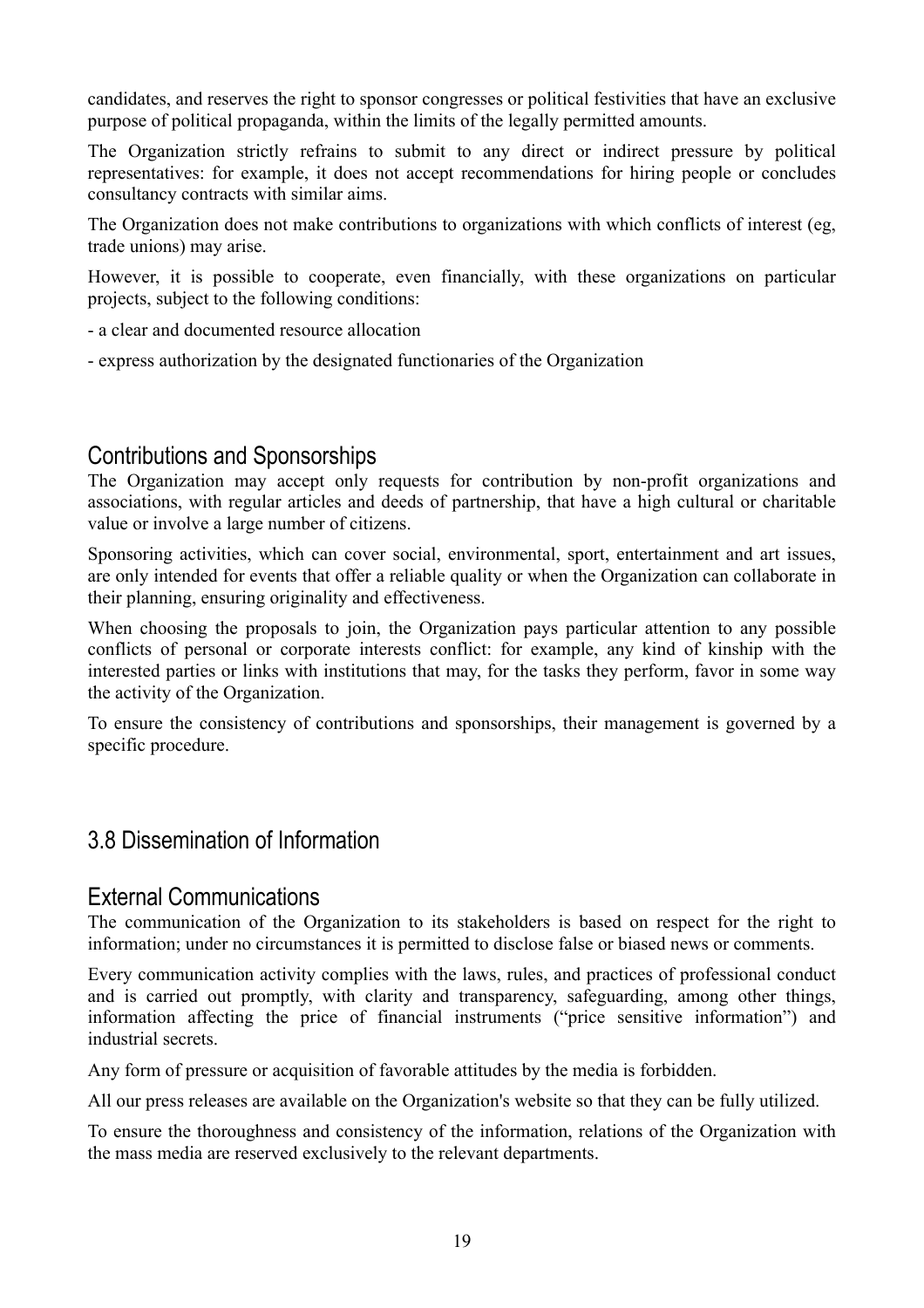## Control of Price-Sensitive Information

Every form of investment in the capital of the Organization based on confidential business information is prohibited, whether it is direct or through a third party. In this connection, particular caution is required in any external communication of documents, data or information concerning non-public corporate events that are likely to have a significant impact on the price of financial instruments and equity securities issued by the Organization, if made public.

The disclosure of such information must be previously authorized by the directors, or by the persons in charge of these issues.

In the handling of information, the Organization will never allow behaviors that may favor insider trading, lead to the depletion of corporate assets, or cause personal or third parties' undue gains.

## 4. Implementation of the Ethical Code

### 4.1 Dissemination and Communication

The Organization committed itself to circulate its Ethical Code, using all means of communication and opportunities available, such as the corporate website (www.sergiobonelli.net), informative meetings and staff training.

All the personnel must be in possession of the Ethical Code, know its contents and observe what is prescribed in it.

To ensure the correct understanding of the code, the Personnel department prepares and puts in place, also according to the Guidelines of the Supervisory Board, a training plan aimed at fostering knowledge of ethical principles and standards of the Organization. Training initiatives are differentiated, depending on the role and responsibility of people; for the newly hired there is a special training program, which illustrates the content of the Ethical Code that they will need to observe. The Supervisory Board and corporate management are available for any clarification about the Code of Ethics.

It is everyone's responsibility, especially management, to incorporate the Code's content into their training programs and refer to it in all business procedures, policies, and guidelines.

#### 4.2 Supervision of Ethical Code Implementation

The task of verifying the implementation and application of the Ethical Code falls on:

- the Board of Directors

- the Supervisory Board: In addition to monitoring compliance with the Ethical Code, this body, having access to all sources of information from the Organization specifically to this purpose, will suggest appropriate updates of the code, also based on the reports received from the personnel.

The following obligations lie with the Supervisory Board:

- to notify the direction of the Personnel Department any reports received regarding violations of the Ethical Code, so that the direction can take the appropriate measures

- to express mandatory advice on the revising of the most relevant policies and procedures, to ensure consistency with the Ethical Code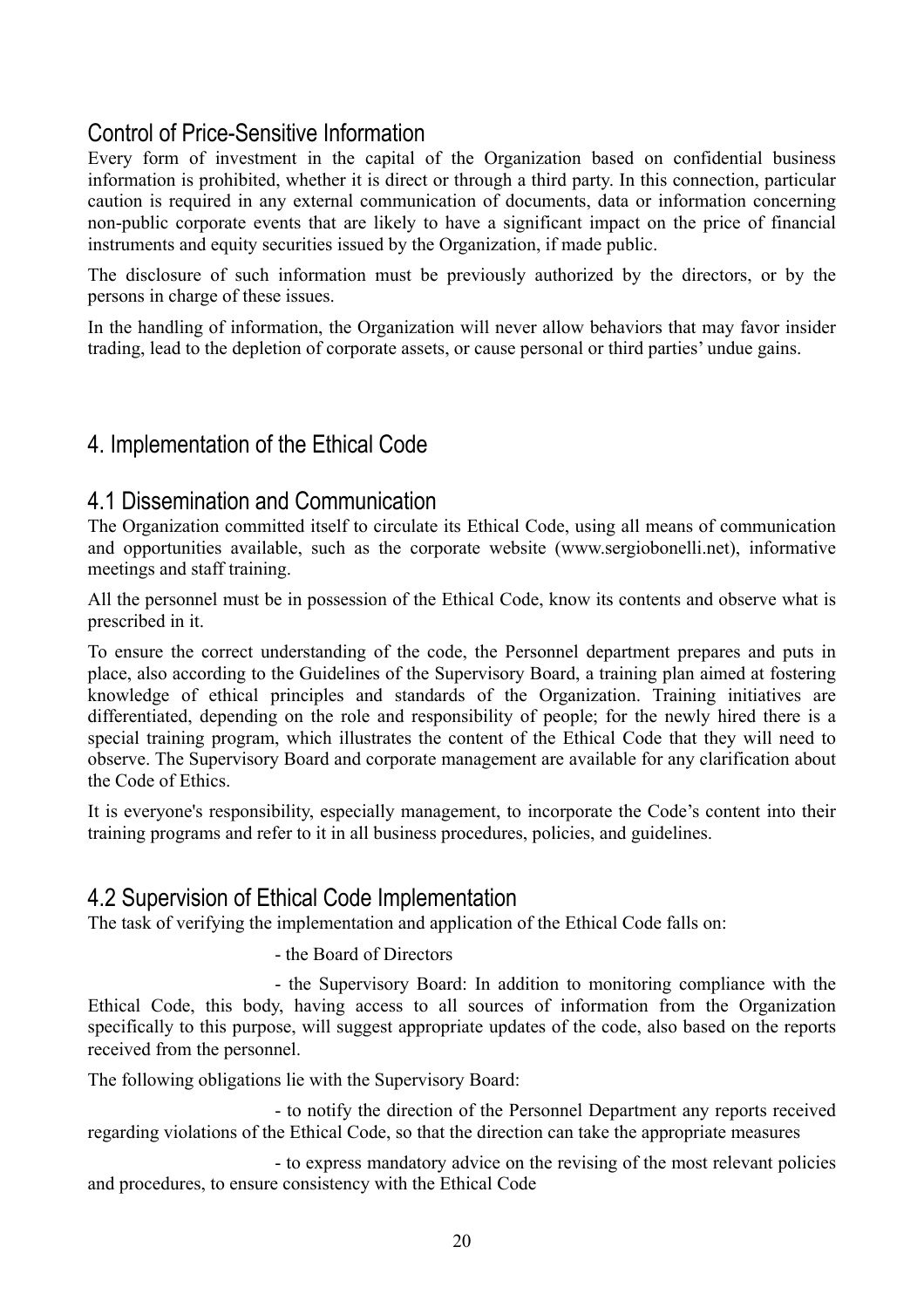- to contribute to a periodic review of the Ethical Code: to this end, the Supervisory Board formulates the appropriate proposals to the Board of Directors, which will evaluate and, if necessary, approve and formalize them.

## 4.3 Reporting Problems or Suspected Violations

Anyone who becomes aware of, or is reasonably convinced of the existence of, a violation of this Code, a particular law or corporate business procedures, has the duty to immediately inform his or her supervisor and the Supervisory Board.

Reporting must take place in writing and in a not anonymous form: the Organization puts in place the necessary arrangements to protect the reporting person from any kind of retaliation, i.e. any action that may cause forms of discrimination or punishment (for example, interruption of relations with partners, suppliers, consultants, etc.; denying promotions to employees). To this end, the confidentiality of the identity of the reporting person is ensured, save for the obligations by law.

The responsibility for conducting investigations about potential violations of the Ethical Code lies with the Surveillance Board, that may hear the author of the report and the person charged with the alleged violation: the personnel is required to fully cooperate with any internal investigations.

As a result of this activity, the Supervisory Board will report to the Human Resources department the behaviors that motivate the application of any disciplinary sanctions or the activation of contractual termination processes.

## 4.4 Disciplinary Measures Resulting from Violations

The provisions of this Code are an integral part of the contractual obligations assumed by our personnel as well as the persons that have business relations with the Organization. Violating the principles and behaviors outlined in the Ethical Code compromises the trust relationship between the Organization and the perpetrators of the violation, whether they are directors, employees, advisors, collaborators, customers or suppliers.

Violations will be prosecuted by the Organization in the following terms:

- as far as employees are concerned, through appropriate disciplinary measures, irrespective of the possible criminal liability of conduct and the establishment of criminal proceedings, in cases where the conduct constitutes a criminal offense. In particular, sanctions will be in accordance with the rules and the logic of the contract of employment applied. Disciplinary measures ranging from warning or admonition to suspension without pay, retrocession and, in the most serious cases, dismissal. Prior to the taking of a disciplinary measure, the persons concerned are given the opportunity to explain their behavior

- as for consultants, advisors, collaborators, customers and suppliers, specific modalities of termination of the contractual relationship will be activated.

This is done without prejudice to the compensation for any damages that the Organization would suffer as a result of the breach of the prescriptions contained in the Ethical Code by the abovementioned persons.